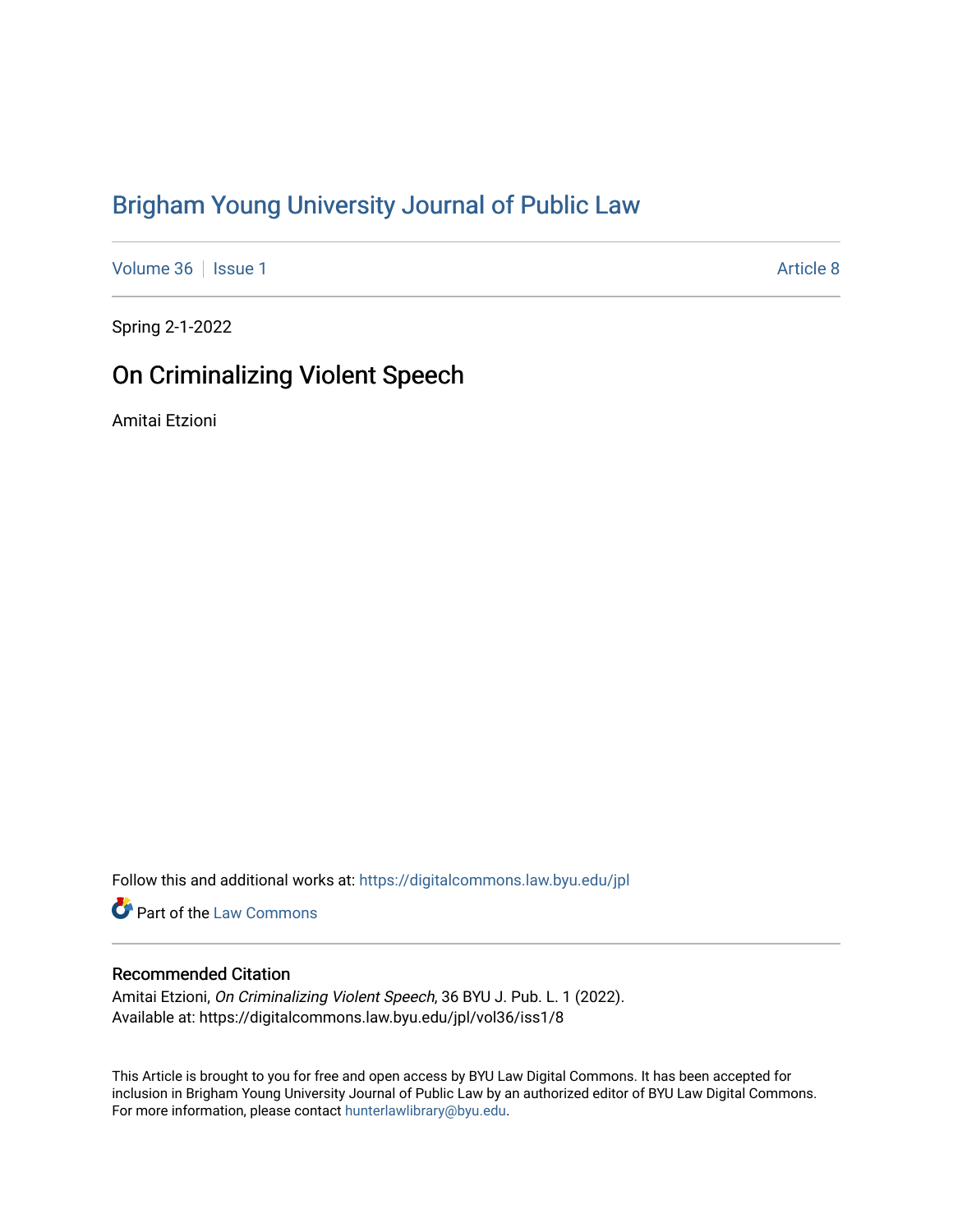# On Criminalizing Violent Speech

#### *Amitai Etzioni\**

#### ABSTRACT

*There is an increasingly high number of threats to kill, made by citizens against each other, and against public officials. These threats terrorize people, force them to take protective measures, make them reluctant to assume public office, and, when they do, make them feel as though they have to act cautiously. State and federal laws currently exist that prohibit such threats. This article examines the ways the courts have affected how these laws function. It concludes by suggesting ways these*  laws can be rendered more effective. Drawing on liberal *communitarianism, this article seeks to offer practical recommendations for how the U.S. can adequately respond to our current historical circumstance—namely, one where public officials and lay people are receiving an increasing number of violent threats.* 

#### INTRODUCTION

For persons without legal training, it may seem obvious that a person cannot threaten to cause bodily harm to another person or threaten to kill them and get away with such threats. Moreover, persons without legal training would tend to assume that threatening to kill an elected official for the way they voted, or calling on compatriots to go and hang, say, Mike Pence, surely would be legally prohibited.<sup>1</sup> Many free speech advocates, in contrast, may argue that such statements are merely expressions of one's viewpoint and feeling. Additionally, such advocates may suggest that no harm was actually inflicted, that words should not be banned, and that surely words should not be subject to punishment by the state. This view is captured in an often-cited children's chant: sticks and stones may break

<sup>\*</sup> I am indebted to Ismene Vedder for extensive research assistance and editorial comments on this article.

<sup>1.</sup> Martin Pengelly, *'Hang Mike Pence': Twitter Stops Phrase Trending after Capitol Riot*, THE GUARDIAN,(Jan. 10, 2021, 12:21 PM), https://www.theguardian.com/us-news/2021/jan/10/hangmike-pence-twitter-stops-phrase-trending-capitol-breach; *Pence 'Proud' of his Jan 6 Actions Despite Criticism from Trump*, REUTERS (Jun. 25, 2021,4:37 AM), https://www.reuters.com/world/us/penceproud-his-jan-6-actions-despite-criticism-trump-2021-06-25/.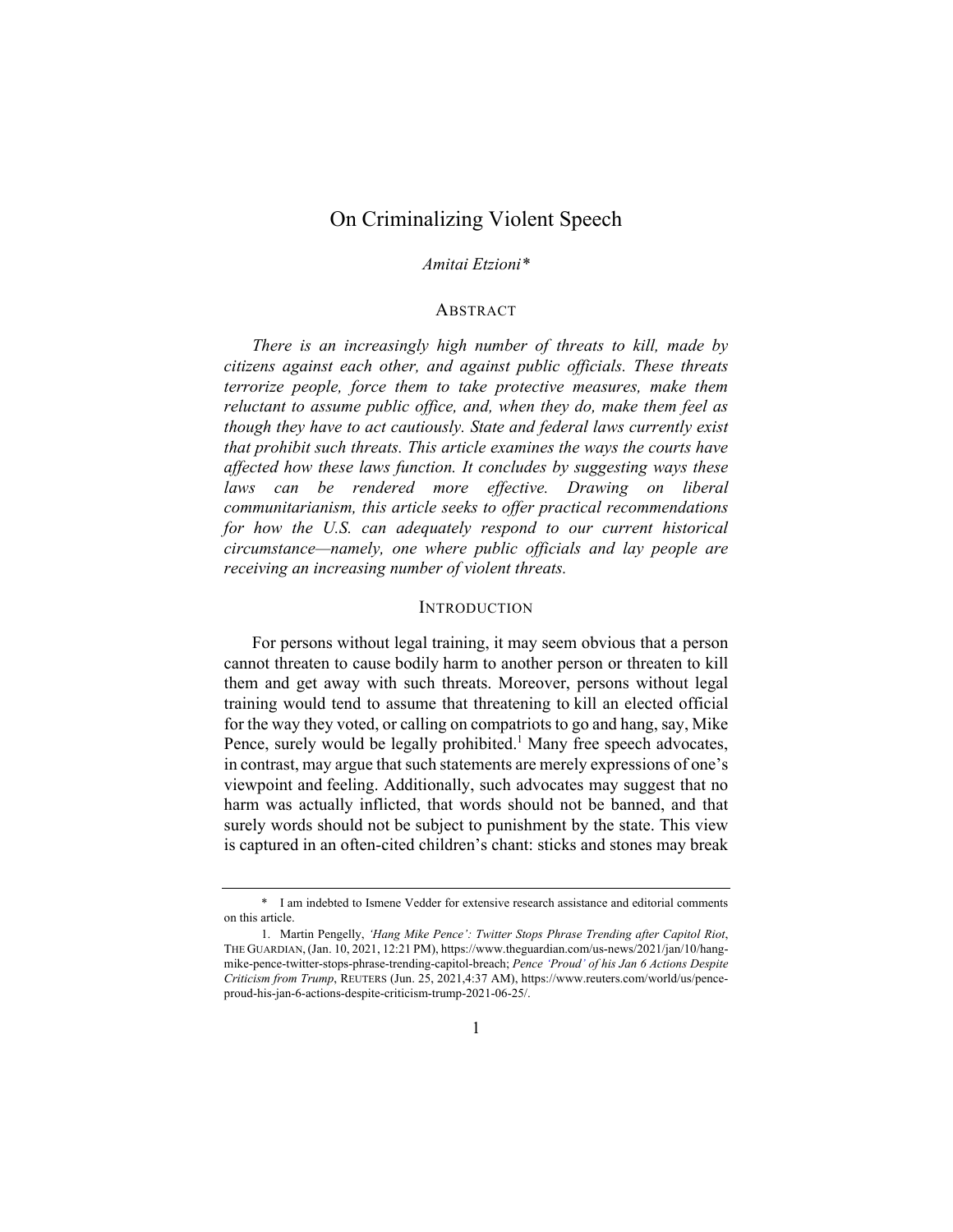my bones, but words will never hurt me. The law itself is far from clear on this matter, as we shall see. This article suggests that deliberations as to whether or not threats to kill should be protected by the First Amendment would benefit from drawing on a liberal communitarian framework.

The subject at hand, the threat to kill, is a form of speech. Americans consider freedom of speech to be one of the most cherished individual rights. The Supreme Court has gone to great lengths to allow speech that many would consider unworthy of constitutional protection. For example, in 1977, the Court ruled that neo-Nazi groups have a First Amendment right to march through a Jewish community.<sup>2</sup> In 1989, the Court ruled that burning the American flag is protected by the First Amendment.<sup>3</sup> And, in 2011, the Court ruled that the Westboro Baptist Church had the constitutional right to scream homophobic slurs at a U.S. Marine's funeral on public property.<sup>4</sup> While other democracies have banned hate speech, the U.S. Congress and state legislatures have demurred*.* However, the Court has emphasized time and again that "the right of free speech is not absolute at all times and under all circumstances," and it has maintained the right to delineate between constitutionally protected and unprotected speech.<sup>5</sup> For example, the Court has defined some "well-defined and narrowly limited classes of speech" that fall outside the protections of the First Amendment, like "the lewd and obscene, the profane, [and] the libelous."6 The subject of this article is the question of whether threats to kill should be added as a class of banned speech.

This article first introduces the social philosophy of liberal communitarianism. In Section II, the article reviews the existing federal statutes governing the making of threats. Section III examines major, relevant Supreme Court and lower court cases. Section IV reviews another area of relevant Supreme Court precedent: fighting words. Section V provides recent examples of a wave of threats to kill, which seem to be rising in frequency. The article concludes by providing prescriptive recommendations for ways to improve the deterrence of such threats. It cannot be stressed enough that this is not a review article; no attempt is made to review all the relevant cases and laws. A selection of key cases, the author suggests, will suffice to indicate the current state of affairs and what changes seem to be called for.

<sup>2.</sup> Nat'l Socialist Party of Am. v. Vill. of Skokie, 432 U.S. 43 (1977).

<sup>3.</sup> Texas v. Johnson, 491 U.S. 397 (1989).

<sup>4.</sup> Snyder v. Phelps, 562 U.S. 443 (2011).

<sup>5.</sup> Chaplinsky v. New Hampshire, 315 U.S. 568, 571 (1942).

<sup>6</sup>*. Id.* at 571−72.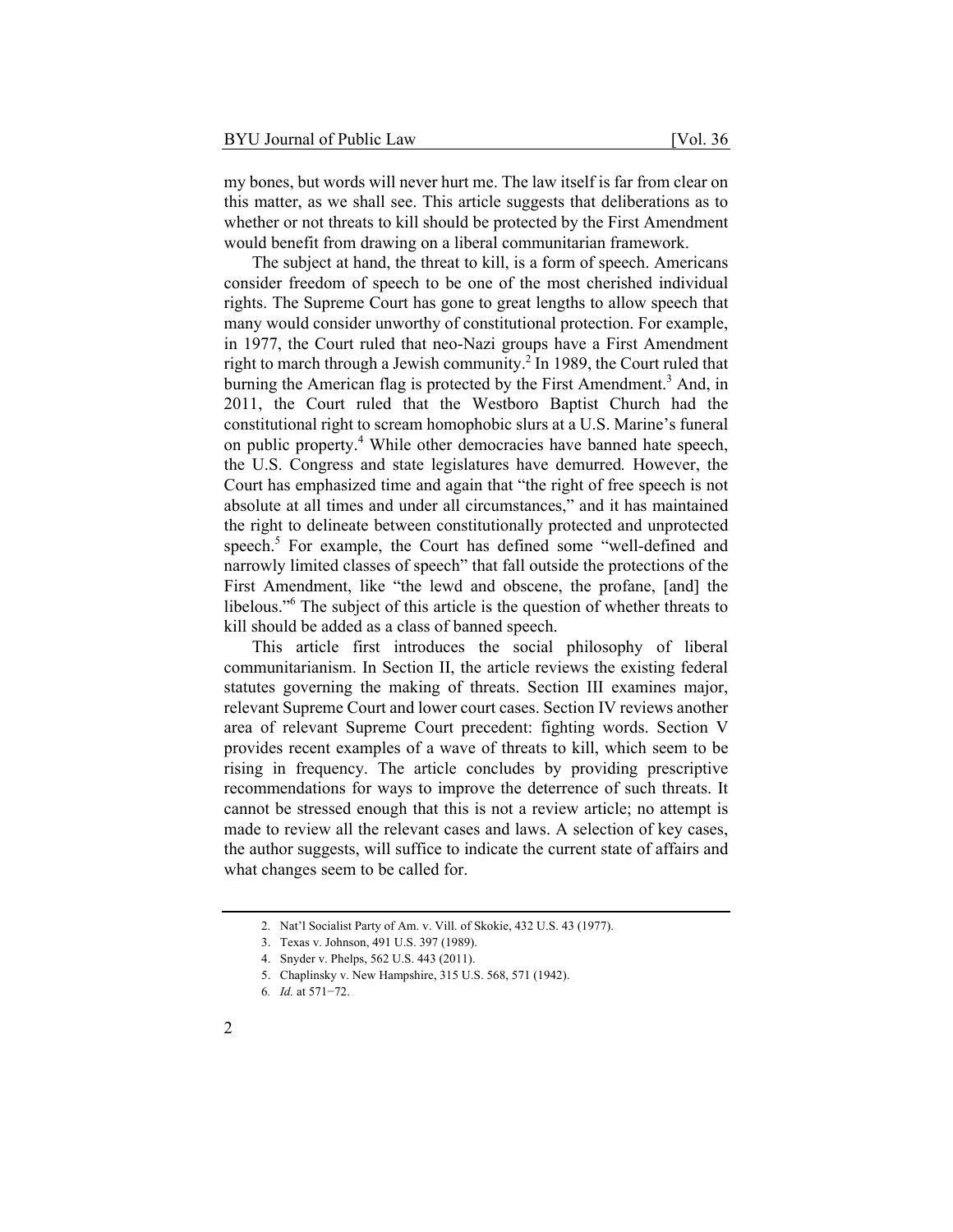#### I. LIBERAL COMMUNITARIANISM, A BRIEF OVERVIEW

Liberal communitarianism seeks to combine two fundamentally opposing theories, liberalism and communitarianism. Liberalism and communitarianism maintain different conceptions of the role of moral reasoning in public spaces and political bodies, and, therefore, these two theoretical frameworks oftentimes produce opposing political prescriptions.

Liberalism, with its emphasis on rational thought and the autonomy of the individual, posits that every person can and should develop their own conception of the good and that the state should be morally neutral. For liberal societies, morality is a private matter. The main scholars responsible for the revival of liberal philosophy in the second half of the 20th century are Friedrich von Hayek and Milton Friedman on the right and John Rawls on the left.<sup>7</sup> In contrast, communitarianism posits that communities should come together in public spaces to define the good in terms of core shared values. Reemerging in the 1980s as a critique of contemporary liberalism, communitarian social philosophy holds that individualism leads to the atomization of society, harming members who need social bonding. Ultimately, communitarianism concludes that a flourishing society requires individual commitments to the common good (in other words, social responsibility). The main scholars who contributed to the communitarian social philosophy include Charles Taylor, Michael Sandel, Shlomo Avineri, Seyla Benhabib, William A. Galston, and Amitai Etzioni.<sup>8</sup>

Communitarianism has an authoritarian branch, as seen in the social conditions of Singapore and Japan. This kind of communitarianism maintains that individuals are to be viewed as cells of an organic body, whose main contributions and meaning are attained through their service to the communal whole, including both the local community and that of the nation. Social pressure is a main way that individuals are held in line. Some authoritarian societies draw heavily on the state for enforcement of their values; in all, social bonds and pressures to conform to norms play a

<sup>7</sup>*. See* FRIEDRICH A. HAYEK, THE ROAD TO SERFDOM (1944); MILTON FRIEDMAN, CAPITALISM AND FREEDOM (1962); JOHN RAWLS, A THEORY OF JUSTICE (1971).

<sup>8</sup>*. See* CHARLES TAYLOR, MULTICULTURALISM AND "THE POLITICS OF RECOGNITION" (Amy Gutmann ed., 1992); MICHAEL J. SANDEL, LIBERALISM AND THE LIMITS OF JUSTICE (1982); MICHAEL J. SANDEL, DEMOCRACY'S DISCONTENT: AMERICA IN SEARCH OF A PUBLIC PHILOSOPHY (1996); COMMUNITARIANISM AND INDIVIDUALISM (Shlomo Avineri & Avner de-Shalit eds., 1992); SEYLA BENHABIB, THE RIGHTS OF OTHERS: ALIENS, RESIDENTS, AND CITIZENS (2004); WILLIAM A. GALSTON, LIBERAL PLURALISM: THE IMPLICATIONS OF VALUE PLURALISM FOR POLITICAL THEORY AND PRACTICE (2002).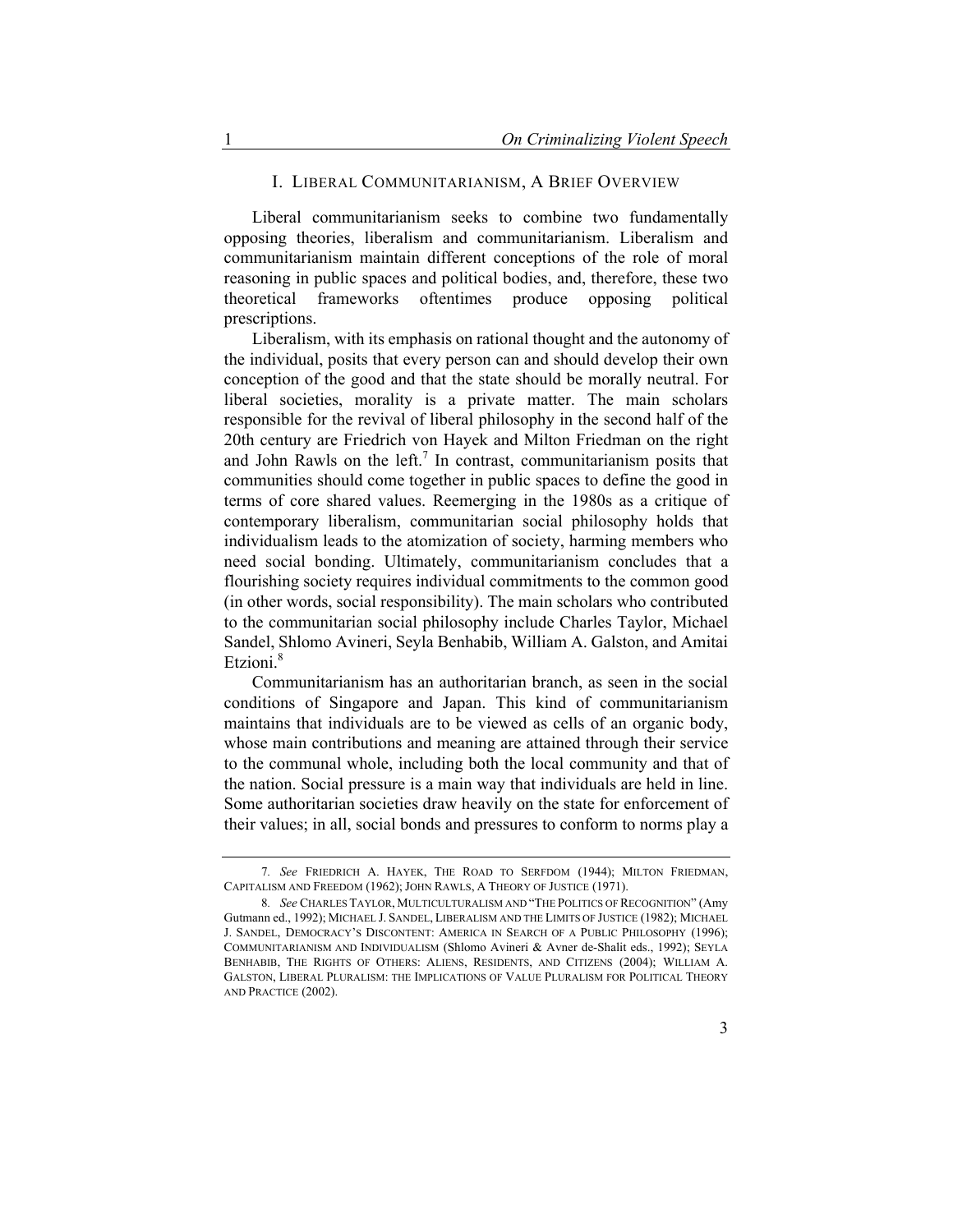key role. Japan, for example, has some authoritarian elements and still makes short shrift of the rights of women, ethnic minorities, LGBTQ+ people, and people with disabilities.<sup>9</sup>

Untethered, both liberalism and communitarianism fail to fulfill fundamental precepts of democracy. Liberalism fails to maintain the mutual respect and bonds among citizens that are required for reasoned debate and the formation of shared normative understandings—the basis of shared policies—whereas communitarianism fails to protect individual rights.

Liberal communitarianism assumes from the outset that a society ought to treat both individual rights and the common good as basic moral principles and that neither should be assumed to a priori trump the other*.*  It does not overlook the fundamentally incompatible nature of liberalism and communitarianism; rather, it seeks to embrace their incompatibilities, as one's strength is the other's deficiency. Liberal communitarians recommend a constant balancing of the two sets of moral principles, requiring legislators and citizens alike to weigh the common good against individual rights to create policies and social norms that protect both. And, when the common good and liberty come into conflict, liberal communitarians must rule which should take precedence.

Liberal communitarians emphasize that deliberations that require a community to determine which principle—whether the common good or individual rights—should take precedence over the other must respond to the specific historic conditions of the time. There is no one "good" balance between rights and the common good. For example, security measures not considered legitimate before the September 11, 2001 attacks on the American homeland were quickly adopted afterwards. When no new attacks occurred over the following decades, these measures were scaled back. In short, liberal communitarianism allows for flexibility in determinations of the standing of the common good and individual rights; deliberations regarding which of these values should take precedence in any given situation must take historical context into account.

# II. SUMMARY OF EXISTING LAWS

Laws prohibiting threats against government officials and lay people exist at both the state and federal level. At the state level, legislation

<sup>9</sup>*. See, e.g.*, *Interview: In Conversation with Doi Kanae, "How Japan Can Achieve 'Unity in Diversity'"*, INT'L HOUSE OF JAPAN, (Nov. 29, 2017), https://www.i-house.or.jp/eng/programs/ihjworld17/.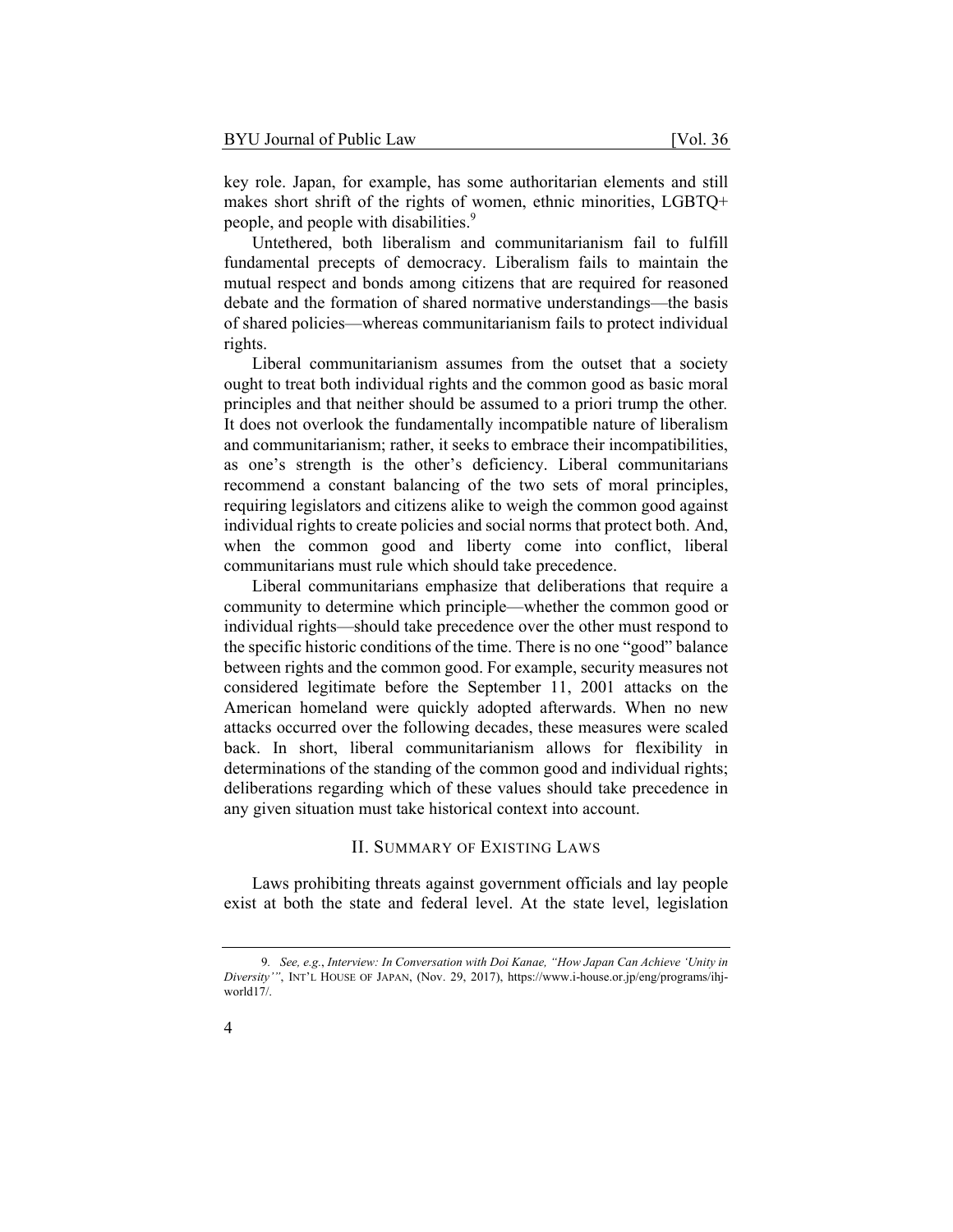prohibiting threats varies greatly among states, with some criminalizing threats broadly and others largely ignoring the issue. Currently, nineteen states have laws criminalizing "terrorizing or making terroristic threats," defined generally "as threatening to kill another with the intent of putting that person in fear of imminent death and under circumstances that would reasonably cause the victim to believe that the threat will be carried out."10

The federal government, restricted by jurisdictional concerns and the Tenth Amendment—which ensures that, in most contexts, threats to kill would be adjudicated in state courts under state laws—only criminalizes some specific kinds of threats.<sup>11</sup> The federal government has criminalized threats made through interstate commerce and through the United States Postal Service.<sup>12</sup> The federal government has also criminalized threats, made in or out of interstate commerce or the mail, against the President, the Vice President, a major candidate for either of these offices,  $13$  or the immediate family of each of these individuals.<sup>14</sup> Outside of these specific categories, the federal government has not passed legislation criminalizing threats.

## III. TRUE THREATS IN THE COURTS

This article turns next to a review of key cases that highlight the varying ways courts have made it ever more difficult to deter people from threatening each other and public officials. Under review are not only federal cases but also cases by lower courts. To reiterate, key cases were chosen to support the thesis of the article that it is increasingly difficult to charge people who threaten to kill, but the article does not review all relevant cases.

<sup>10</sup>*. Unlawful Communications*, JRANK, https://law.jrank.org/pages/11015/Unlawful-Communications.html (last visited April 1, 2021).

<sup>11.</sup> The Tenth Amendment reads, "The powers not delegated to the United States by the Constitution, nor prohibited by it to the States, are reserved to the States respectively, or to the people." U.S. CONST. amend. X. Since criminalizing threats to kill is not specifically delegated to the federal government, it is no surprise that Congress has never passed comprehensive "true threats" legislation, as a jurisdictional challenge would be inevitable. However, one could also explain the absence of more comprehensive legislation by a mere disinterest in criminalizing "true threats" or a lack of urgency or need to do so.

<sup>12. 18</sup> U.S.C. § 876.

<sup>13. 18</sup> U.S.C. § 871.

<sup>14. 18</sup> U.S.C. § 879.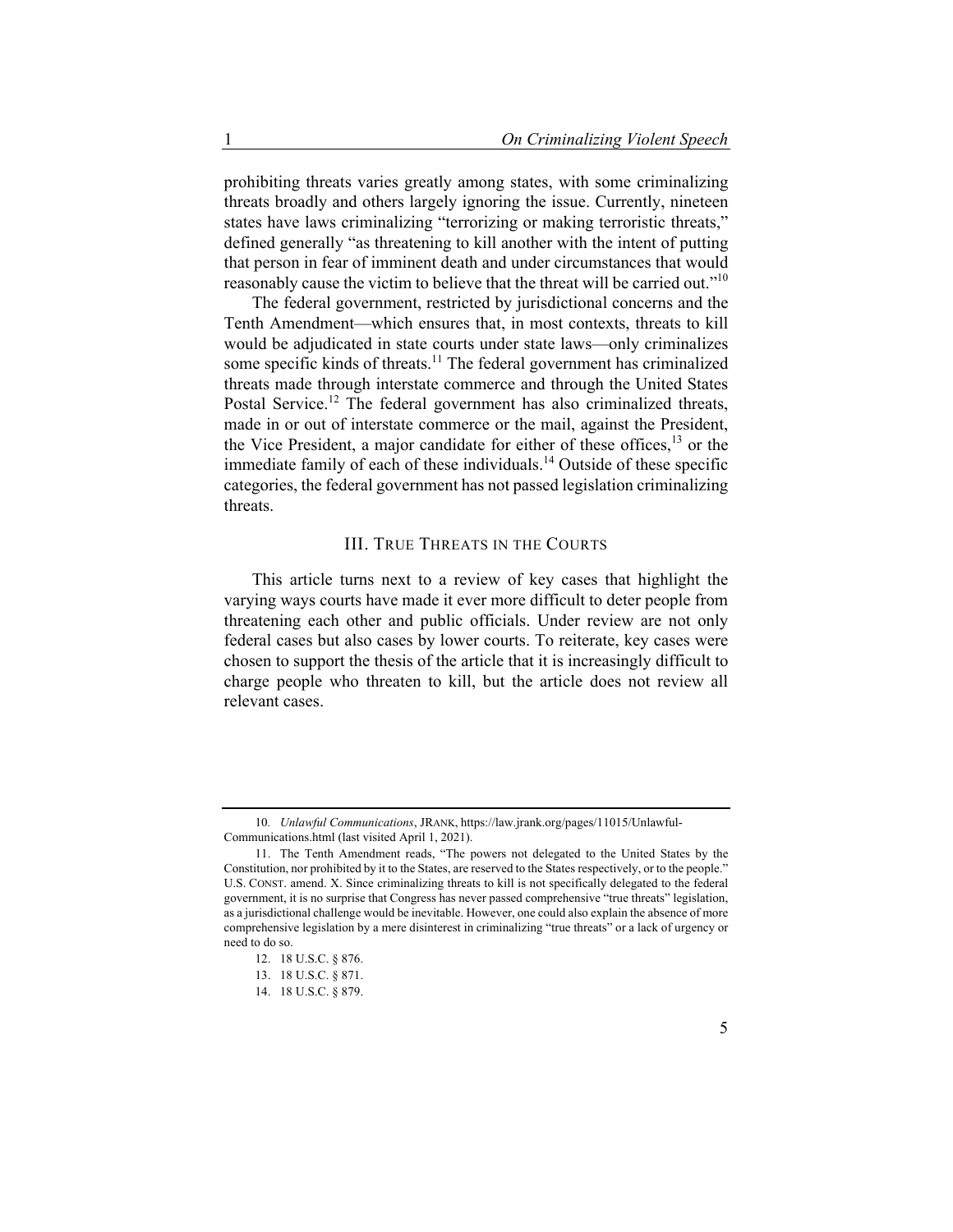#### *A. The Supreme Court Burdens the Government*

On August 27, 1966, Robert Watts attended an anti-war public rally near the Washington Monument.<sup>15</sup> During the rally, the crowd broke into groups to discuss specific issues. In the discussion group in which Watts participated, which was assigned the topic of police brutality, someone commented that the younger people present should get more education before sharing their views. Watts, only eighteen years old at the time, responded:

They always holler at us to get an education. And now I have already received my draft classification as 1-A and I have got to report for my physical this Monday coming. I am not going. If they ever make me carry a rifle the first man I want to get in my sights is  $L.B.J.<sup>16</sup>$ 

An undercover member of the Army Counter Intelligence Corps reported Watts's comments, which subsequently led to his arrest.

Watts was arrested for "violating a 1917 statute which prohibits any person from 'knowingly and willfully … [making] any threat to take the life of or to inflict bodily harm upon the President of the United States . . . . "<sup>17</sup> At the trial and again on appeal, Watts made two arguments. First, he argued that the statute was unconstitutional on its face—namely, that someone who makes threats against the President's life should be protected by the First Amendment. Second, Watts maintained that his specific statement did not constitute a true threat. Watts argued "that the words he used could not be interpreted as a threat because they did not contain a statement of present intention to injure the President."18 This was the root of his argument: a true threat is a statement that suggests an immediacy of action, as indicated by the word "present," and a willingness of action, as indicated by the word "intention."

Watts went on to describe four ways in which his statement demonstrated a lack of "present intention." First, he argued that his statement was an example of "common hyperbole," and was simply a rhetorical device he was using to make a point.<sup>19</sup> This, he argued, showed a lack of intention to carry out the threat. Second, he maintained that his statement was clearly "conditional" in nature, "that it was expressly made conditional upon an event—induction into the Armed Forces—which

<sup>15.</sup> Watts v. United States, 394 U.S. 705 (1969).

<sup>16</sup>*. Id.* at 706.

<sup>17</sup>*. Id*. at 705.

<sup>18.</sup> Watts v. United States, 402 F.2d 676, 680 (D.C. Cir. 1968).

<sup>19</sup>*. Id.*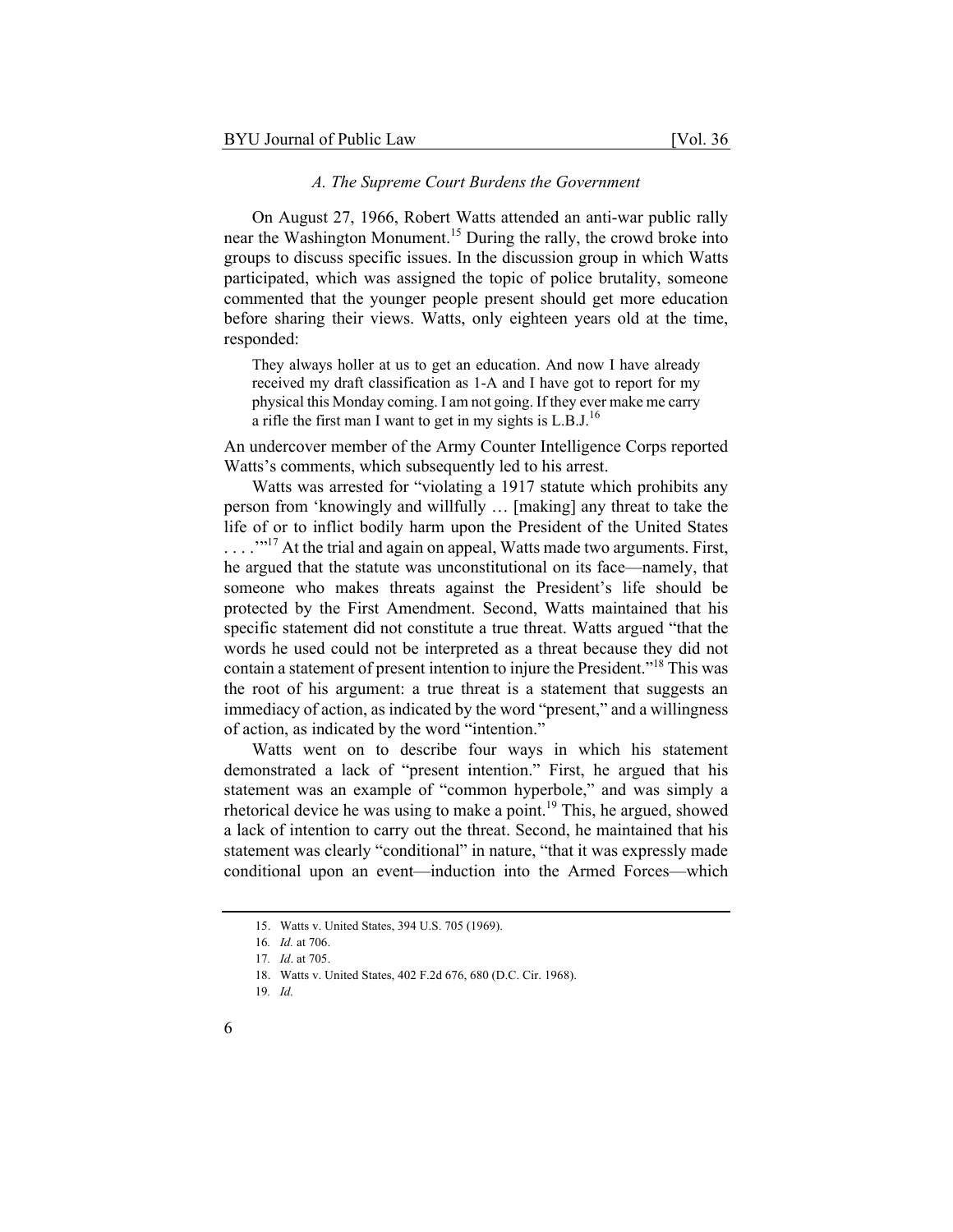petitioner vowed would never occur."20 The conditional nature of his statement, he held, went toward the lack of immediacy of his statement. Third, he argued that his statement was merely an expression of a desire, not an actual threat, which went towards his lack of intention.<sup>21</sup> And fourth, he argued that the context of how his statement was received by those present, namely, that they laughed in response to his statement, demonstrated a lack of intention.<sup>22</sup> At trial, a jury found Watts's comment at the discussion group to be in violation of the statute, a ruling that the D.C. Circuit Appellate Court later affirmed. He appealed, and the Supreme Court granted certiorari.<sup>23</sup>

The Court answered two main questions in *Watts v. United States*. First, the Court considered whether laws criminalizing threats against the president's life were constitutional. In a *per curiam* decision—a decision in which the Court acts collectively, in contrast to standard opinions, in which an individual Justice is responsible for authoring the decision—the Court wrote:

 Certainly the statute under which the petitioner was convicted was constitutional on its face. The Nation undoubtedly has a valid, even an overwhelming, interest in protecting the safety of its Chief Executive and in allowing him to perform his duties without interference from threats of physical violence.<sup>24</sup>

In other words, threats against the President's life do not constitute protected speech under the First Amendment.

Second, the Court addressed whether Watts's specific comment constituted a threat, and whether it fell outside of protected speech. The Court agreed with the second half of Watts's argument, holding that context largely determines whether or not a threat is "true"<sup>25</sup> and "what is a threat must be distinguished from what is constitutionally protected speech."<sup>26</sup> According to this decision, the burden falls on "the Government" to prove a true 'threat,'" and it is up to the courts to interpret where the dividing line between a true and an untrue threat falls. $27$ 

<sup>20</sup>*. Watts*, 394 U.S. at 707.

<sup>21</sup>*. Id.*

<sup>22</sup>*. Id.*

<sup>23</sup>*. Id*. at 706.

<sup>24</sup>*. Id*. at 707.

<sup>25</sup>*. Id.* at 708.

<sup>26</sup>*. Id.* at 707.

<sup>27</sup>*. Id.* at 708.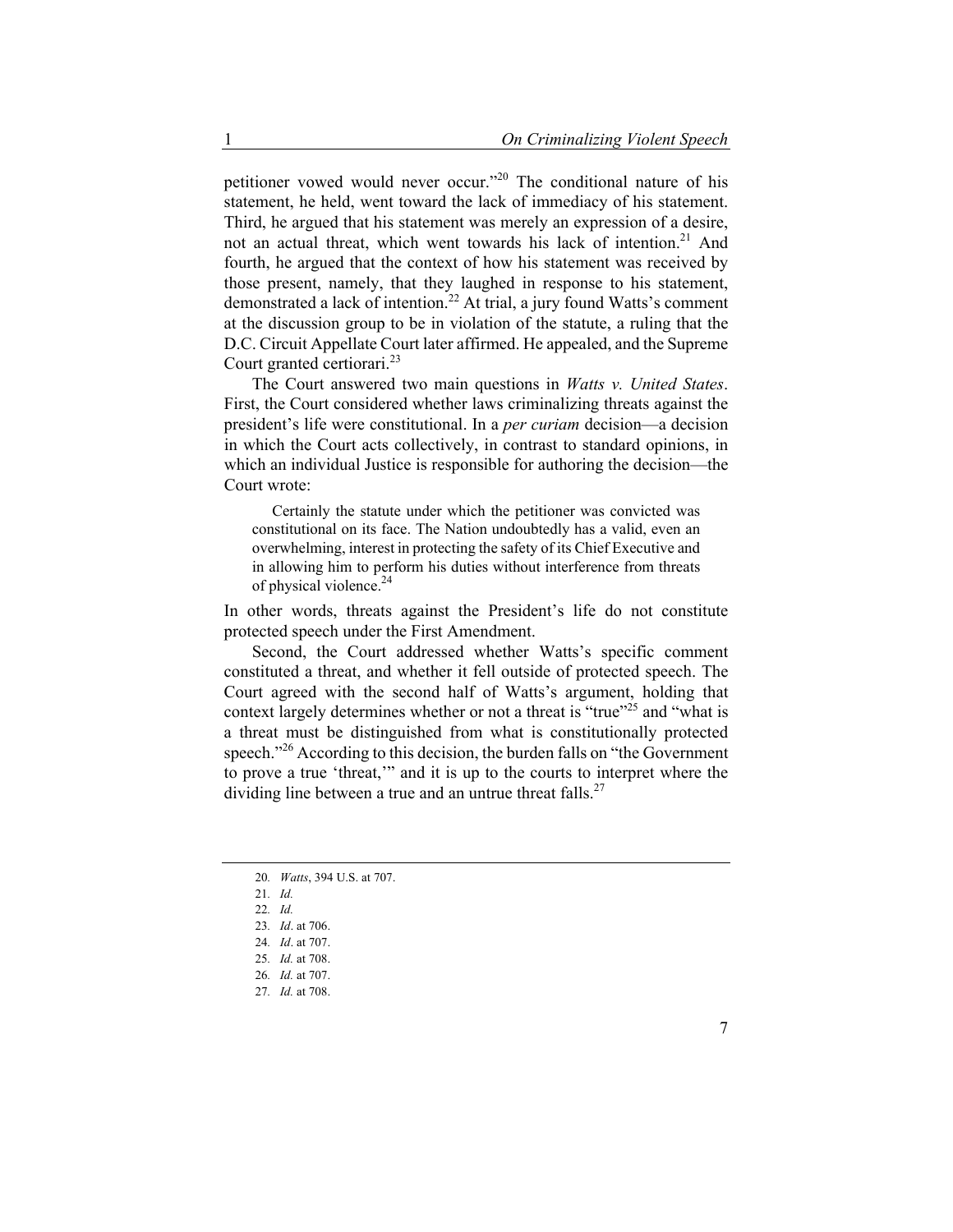In this specific case, the Court drew that dividing line, finding that Watts's statement was a form of political hyperbole. Indeed, the Court agreed with Watts's argument that his statement was "'a kind of very crude offensive method of stating a political opposition to the President.'"28 The Court wrote, "taken in context, and regarding the expressly conditional nature of the statement and the reaction of the listeners, we do not see how it could be interpreted otherwise."29

#### *B. More Burdens*

On August 22, 1998, Barry Black, a resident of Carroll County, Virginia, led a Ku Klux Klan (KKK) rally.<sup>30</sup> The rally took place on private property approximately 300 to 350 yards away from the public road, and occurred with the permission of the property owner, who was also in attendance.<sup>31</sup> The crowd attending the rally circled around a twenty-fiveto-thirty-foot-tall cross, which was visible from the public road.<sup>32</sup> Having been made aware of the rally's occurrence, a police officer drove to its location and parked on the public road to observe the situation and report any unlawful activity.<sup>33</sup> Then, according to the police officer's testimony, ""all of a sudden . . . [the cross] went up in . . . flame[s]." $3<sup>34</sup>$  The police officer then approached the rally and asked those in attendance who was responsible for the cross-burning.<sup>35</sup> As the leader of the rally, Black claimed responsibility, and the police officer subsequently arrested him for violating a Virginia statute that criminalizes cross burning.<sup>36</sup> Specifically, the Virginia cross-burning statute reads as follows:

 It shall be unlawful for any person or persons, with the intent of intimidating any person or group of persons, to burn, or cause to be burned, a cross on the property of another, a highway or other public place. Any person who shall violate any provision of this section shall be guilty of a Class 6 felony.

29*. Id.*

<sup>28</sup>*. Id.*

<sup>30.</sup> Virginia v. Black, 538 U.S. 343, 348 (2003).

<sup>31</sup>*. Id.* at 348−49.

<sup>32</sup>*. Id.* at 349.

<sup>33</sup>*. Id.*

<sup>34</sup>*. Id.*

<sup>35</sup>*. Id.*

<sup>36</sup>*. Id.*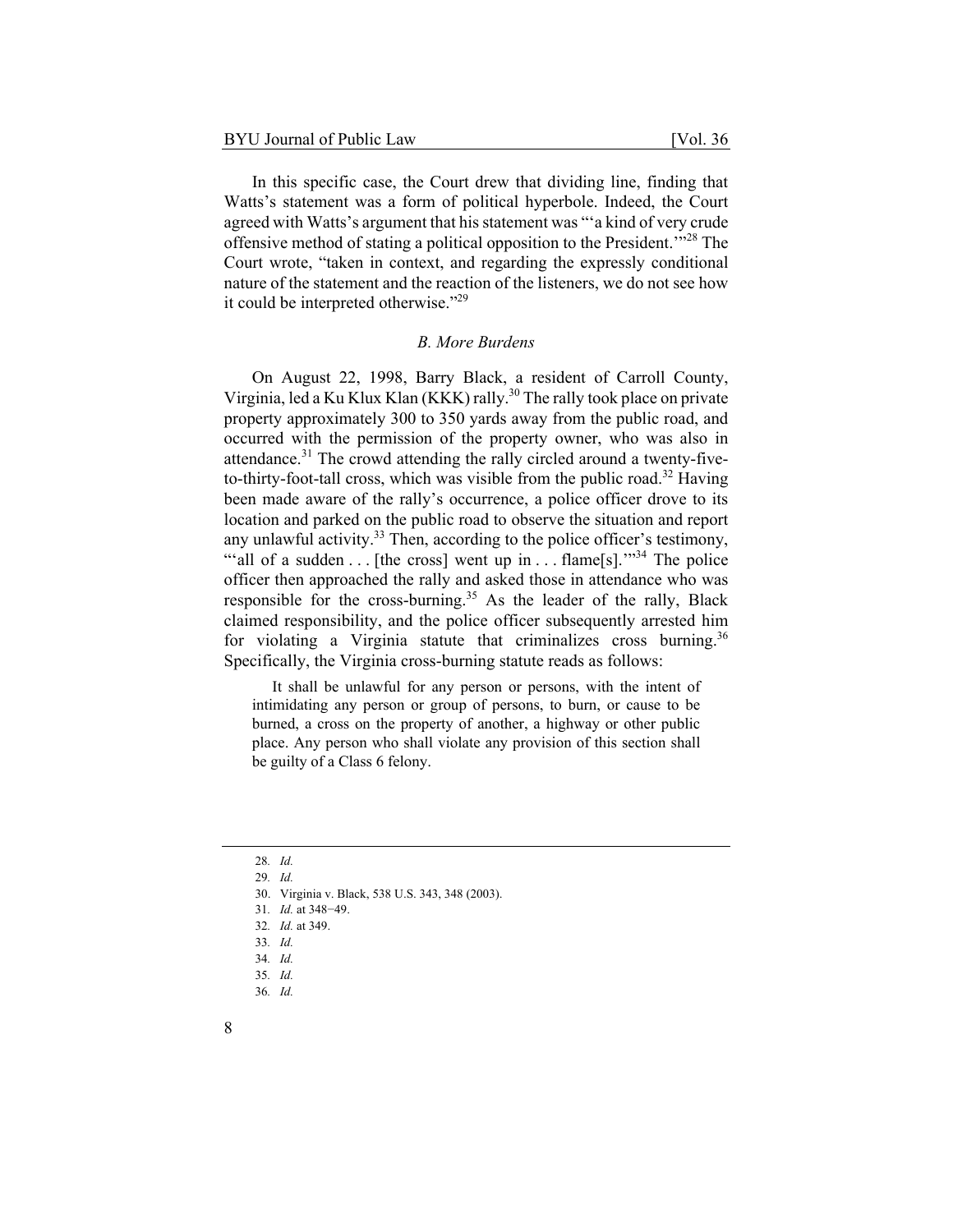Any such burning of a cross shall be prima facie evidence of an intent to intimidate a person or group of persons.<sup>37</sup>

At trial, and in his appeal, Black argued that the Virginia cross-burning statute was unconstitutional. First, he argued that criminalizing crossburning restricts free speech, and therefore the statute was unconstitutional on its face. Second, he claimed that, even if the court determined that it was constitutional to criminalize cross-burning in some contexts, the prima facie clause of the statute in question criminalized all crossburnings, which fails to take context into account and hence is unconstitutional.

At trial, Black was convicted of violating the statute. On appeal, the Virginia Supreme Court found the statute unconstitutional on its face because it "discriminates on the basis of content since it 'selectively chooses only cross burning because of its distinctive message.<sup>"38</sup> The court also found the "prima facie evidence provision renders the statute overbroad because 'the enhanced probability of prosecution under the statute chills the expression of protected speech."<sup>39</sup> The Commonwealth of Virginia appealed the decision, and the Court granted certiorari.

In the Court's opinion in *Virginia v. Black*, delivered by Justice O'Connor, the Court began by defining true threats under the existing precedent. The Court wrote:

 "True threats" encompass those statements where the speaker means to communicate a serious expression of an intent to commit an act of unlawful violence to a particular individual or group of individuals. The speaker need not actually intend to carry out the threat. Rather, a prohibition on true threats "protect[s] individuals from the fear of violence" and "from the disruption that fear engenders," in addition to protecting people "from the possibility that the threatened violence will occur."<sup>40</sup>

The Court identified two constitutional questions raised by *Virginia v. Black*. First, whether the intent to intimidate through speech, symbolic or otherwise, was protected under the First Amendment. And second, whether a speech act could be considered prima facie evidence of intimidation.

With regard to the first question, the Court found that, indeed, speech intended to intimidate is a type of true threat, and it can be criminalized

<sup>37</sup>*. Id.* at 348 (quoting VA. CODE ANN. § 18.2-423 (1983)).

<sup>38</sup>*. Id.* at 351.

<sup>39</sup>*. Id.*

<sup>40</sup>*. Id.* at 359−60 (citation omitted).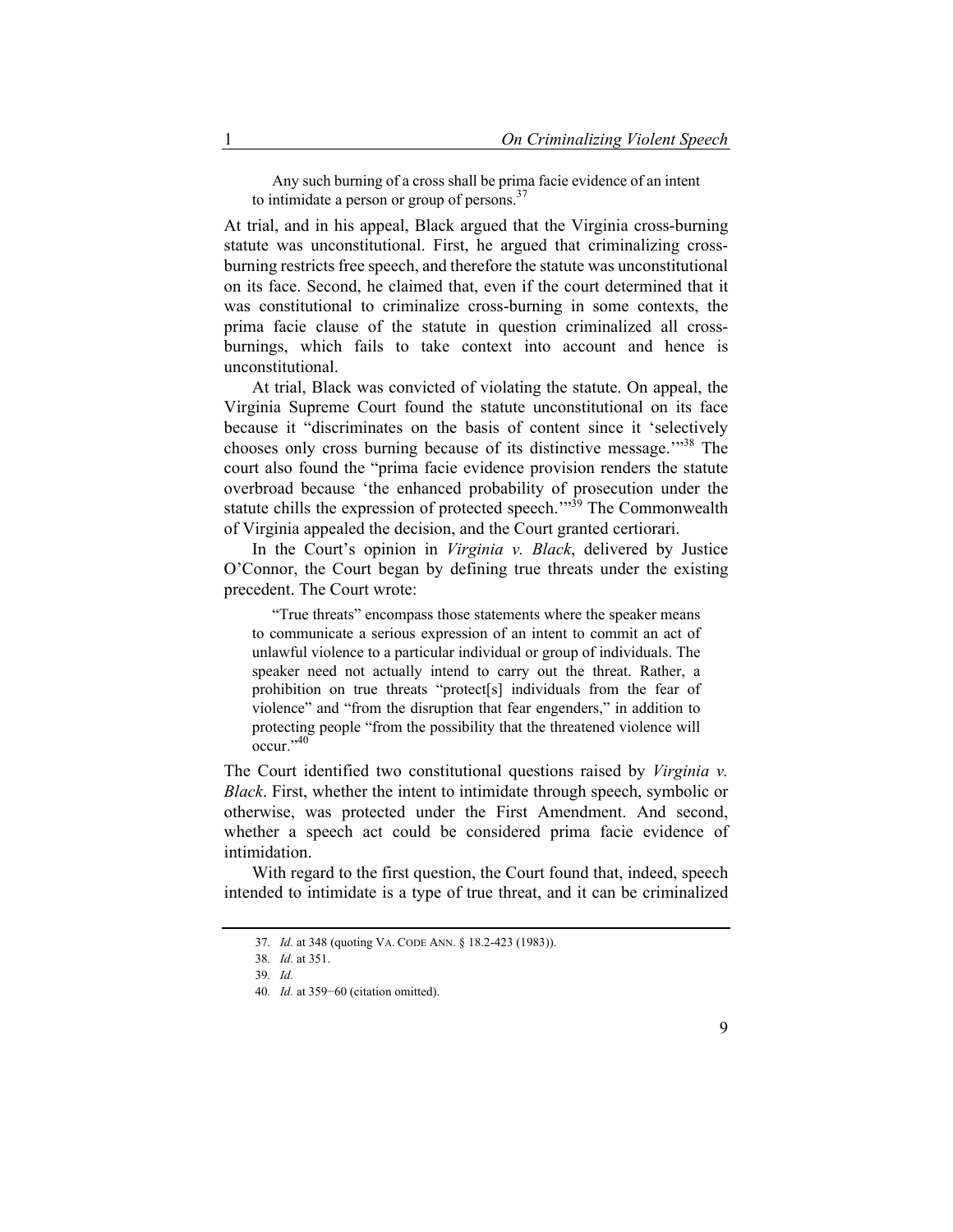within the bounds of the Constitution, overturning the Virginia Supreme Court ruling. Justice O'Connor wrote, "Intimidation in the constitutionally proscribable sense of the word is a type of true threat, where a speaker directs a threat to a person or group of persons with the intent of placing the victim in fear of bodily harm or death."<sup>41</sup>

However, with regard to the second question, concerning whether a speech act could be considered prima facie evidence of intimidation, the Court affirmed the Virginia Supreme Court ruling. It concluded that the burning of a cross is not always a symbol of intimidation, and, while it can be used for intimidation, the prima facie clause of the statute in question does not allow room for a situation in which cross-burning occurs for reasons not associated with intimidation. Justice O'Connor wrote:

 The prima facie provision makes no effort to distinguish among these different types of cross burnings. It does not distinguish between a cross burning done with the purpose of creating anger or resentment and a cross burning done with the purpose of threatening or intimidating a victim. It does not distinguish between a cross burning at a public rally or a cross burning on a neighbor's lawn. It does not treat the cross burning directed at an individual differently from the cross burning directed at a group of like-minded believers.<sup>42</sup>

In other words, cross-burning, like most speech acts, allows for the communication of many different things from the same act. One must consider the context in which a speech act is being made—as, for example, the Court considered the context, the nature of the statement, and its effect on the listeners in *Watts*—in order to determine its intent. Similar considerations are necessary in the context of cross-burning. In this way, the Court further limited the conditions under which threats are true: intent must also be taken into account.

It is important to note that the Court did not consider whether crossburning could be a form of intimidation. Rather, it stated that "the history of cross burning in this country shows that cross burning is often intimidating, intended to create a pervasive fear in victims that they are a target of violence."<sup>43</sup> Furthermore, Black did not bring forth the argument that cross-burning cannot be used for the purpose of intimidation. As Justice O'Connor reported, "[r]espondents do not contest that some cross burnings fit within this meaning of intimidating speech, and rightly so."<sup>44</sup>

<sup>41</sup>*. Id.* at 360.

<sup>42</sup>*. Id.* at 366.

<sup>43</sup>*. Id.* at 360.

<sup>44</sup>*. Id.*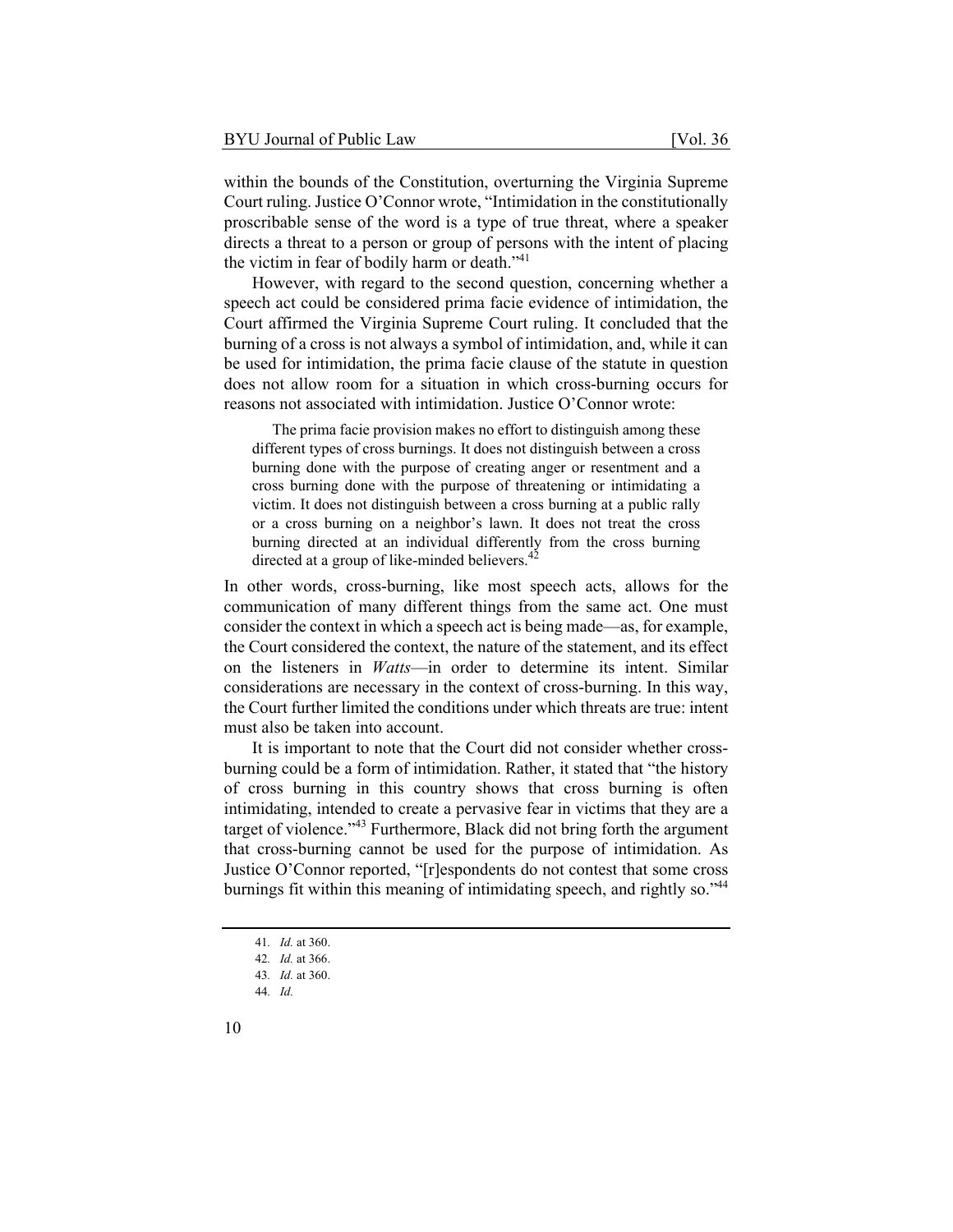Thus, in this case, the Court did not consider whether cross-burning could be a form of intimidation through symbolic speech; rather, it considered whether intimidation, through symbolic speech or otherwise, is a constitutionally legitimate component of a true threat.

# *C. Still More Complexities*

Anthony Douglas Elonis, an amateur and self-produced music artist, began posting rap videos and lyrics on Facebook after his wife left him.<sup>45</sup> His lyrics contained "graphically violent language and imagery concerning his wife, co-workers, a kindergarten class, and state and federal law enforcement."46 In one of these posts, Elonis wrote the following:

Hi, I'm Tone Elonis.

Did you know that it's illegal for me to say I want to kill my wife? ...

It's one of the only sentences that I'm not allowed to say . . . .

Now it was okay for me to say it right then because I was just telling you that it's illegal for me to say I want to kill my wife . . . .

. . . .

I also found out that it's incredibly illegal, extremely illegal to go on Facebook and say something like the best place to fire a mortar launcher at her house would be from the cornfield behind it because of easy access to a getaway road and you'd have a clear line of sight through the sun room … Yet even more illegal to show an illustrated diagram. [diagram of the house] $47$ 

Elonis frequently claimed, in posts on Facebook and in testimony following his arrest, that he did not intend to threaten anyone through his lyrics; rather, he was using Facebook as a platform to publish his art, and he asserted that writing rap lyrics was "therapeutic."48 As Chief Justice Roberts stated in the Court's opinion, "Elonis's co-workers and friends viewed the posts in a different light."<sup>49</sup>

Elonis was arrested and charged with five counts of violating 18 U.S.C. § 875(c), a federal statute that criminalizes threats made through interstate commerce. Specifically, the statute reads, "Whoever transmits in interstate or foreign commerce any communication containing any

<sup>45.</sup> Elonis v. United States, 575 U.S. 723 (2015).

<sup>46</sup>*. Id*.

<sup>47</sup>*. Id*. at 728.

<sup>48</sup>*. Id*. at 727.

<sup>49</sup>*. Id.*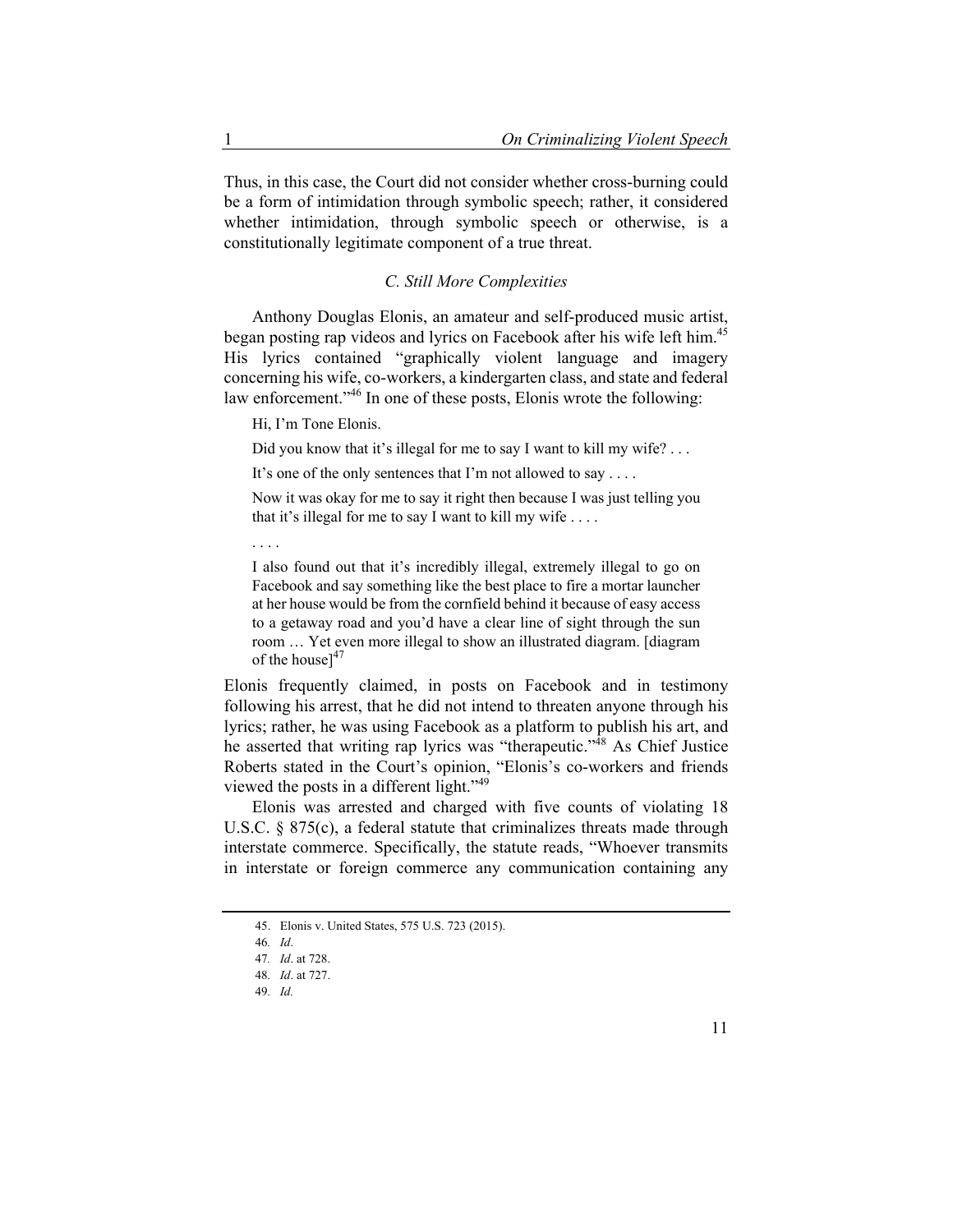threat to kidnap any person or any threat to injure the person of another, shall be fined under this title or imprisoned not more than five years, or both."50

Elonis argued that the word "threat" implies that the person making the statement knows that the statement is a threat.<sup>51</sup> As such, at his jury trial, Elonis requested the following jury instruction: "the government must prove that he [Elonis] intended to communicate a true threat."<sup>52</sup> This request was denied by the District Court. Instead, the jury instruction read as follows:

A statement is a true threat when a defendant intentionally makes a statement in a context or under such circumstances wherein a reasonable person would foresee that the statement would be interpreted by those to whom the maker communicates the statement as a serious expression of an intention to inflict bodily injury or take the life of an individual. $53$ 

In other words, Elonis requested that the court recognize a higher burden of proof for prosecution under this federal statute. He argued that the government should be required to prove that the communicator of the threat intended to communicate the threat. Elonis claimed that the communicator's state of mind is an essential component for determining guilt and cannot be overlooked.<sup>54</sup> The government argued that this higher burden of proof was unnecessary for a conviction and that a "reasonable person" or negligence standard was sufficient.<sup>55</sup> Ultimately, the court denied Elonis's request and maintained the lower, "reasonable person" standard.<sup>56</sup> In applying this standard, the government need not prove that Elonis intended to communicate a threat; rather, they need only prove that a "reasonable person" would consider his words threatening. Elonis appealed the verdict, but the Appellate Court upheld the decision of the lower court.<sup>57</sup> Elonis appealed the verdict again, and the Supreme Court granted certiorari.<sup>58</sup>

The question the Court considered in *Elonis v. United States* was "whether the statute [18 U.S.C.  $\S 875(c)$ ] also requires that the defendant

<sup>50. 18</sup> U.S.C. § 875(c).

<sup>51</sup>*. Elonis*, 575 U.S. at 732.

<sup>52</sup>*. Id.* at 731.

<sup>53</sup>*. Id.*

<sup>54</sup>*. Id.* at 732.

<sup>55</sup>*. Id.*

<sup>56</sup>*. Id.*

<sup>57</sup>*. Id.* at 723. 58*. Id*. at 732.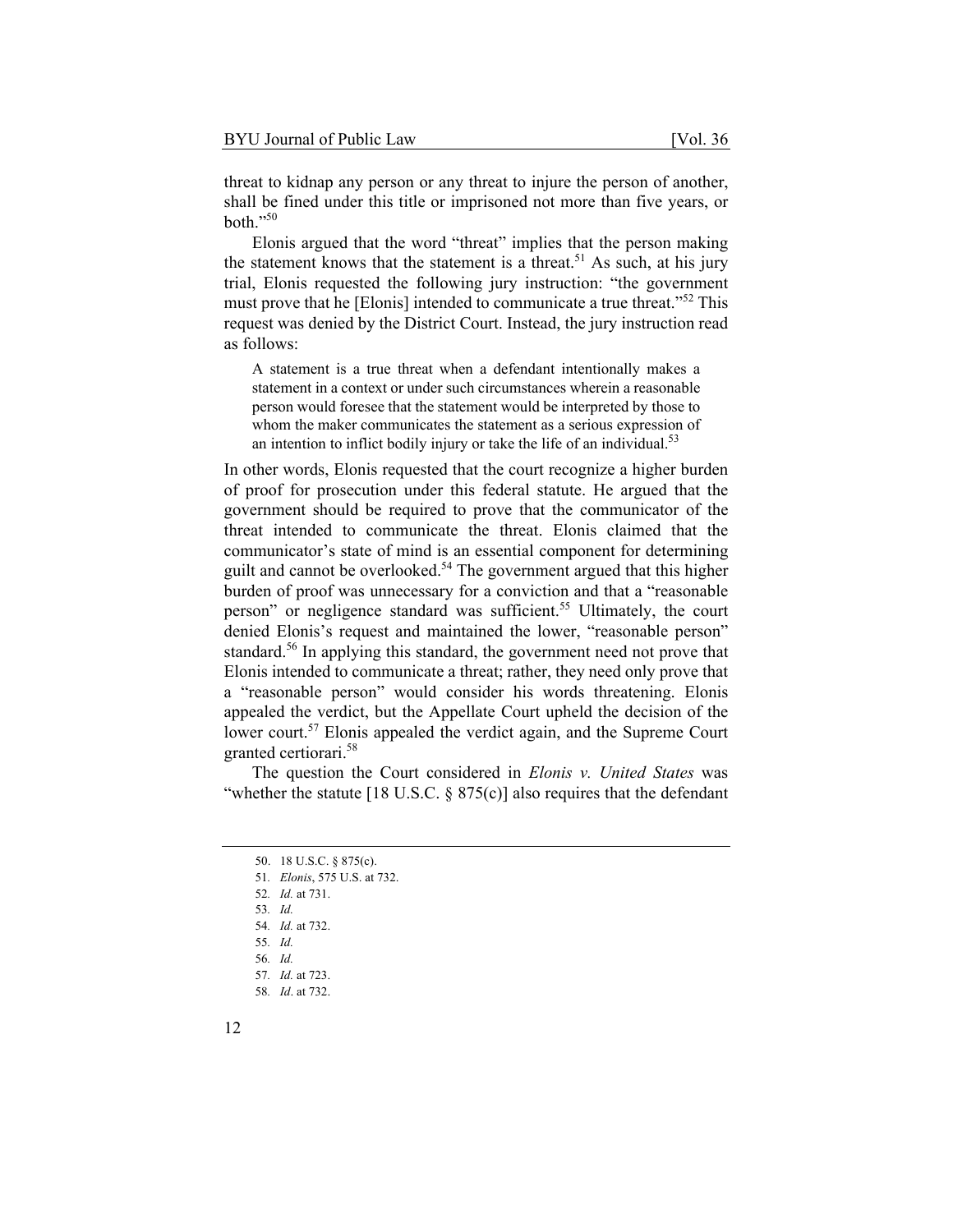be aware of the threatening nature of the communication, and—if not whether the First Amendment requires such a showing."<sup>59</sup>

The Court decided that the defendant must be aware of the threatening nature of his communication in order for him to be convicted of a felony under this statute. $60$  The Court emphasized the history and precedent behind the two different burden of proof standards—the reasonable person standard and the intent or state of mind standard—in order to explain its ruling. Chief Justice Roberts, writing for the Court, highlighted the categorically different applications of these standards. The reasonable person standard is a common burden of proof in tort law, which determines civil liability. It is rarely ever applied to criminal law. He then went on to describe what is considered a "basic principle" of criminal law: that "wrongdoing must be conscious to be criminal."<sup>61</sup> While an individual need not know at the time of his crime that his actions are criminal—the well-known maxim *ignorantia juris non excusat* (ignorance of the law excuses not) still holds—once the law has been explained to him, he must "know the facts that make his conduct fit the definition of the offense." $62$ Since "[f]ederal criminal liability generally does not turn solely on the results of an act without considering the defendant's mental state," Elonis's conviction, based on jury instructions that did not require jurors to consider his intention, was invalid.<sup>63</sup>

The conditional way in which Chief Justice Roberts framed the question of the case allowed the Court to bypass any consideration of the First Amendment implications of this case. His justification for not ruling on First Amendment questions, and thereby building on the Supreme Court's still flimsy definition of true threats, was purely prudential. He argued that the Court historically only responds to questions raised by the petitioner himself, not to questions the Justices find relevant.<sup>64</sup> Since Elonis built his case on the specifics of the jury instructions and the proper application of the reasonable person standard, it was to this question that the Court needed to respond. However, one could easily argue that the Court constructed their opinion specifically to avoid such First Amendment issues, which tend to be more challenging and controversial.

<sup>59</sup>*. Id.* at 726.

<sup>60</sup>*. Id.* at 740.

<sup>61</sup>*. Id.* at 734 (citation omitted).

<sup>62</sup>*. Id.* at 735 (citation omitted).

<sup>63</sup>*. Id*. at 740.

<sup>64</sup>*. Id.* at 740−42.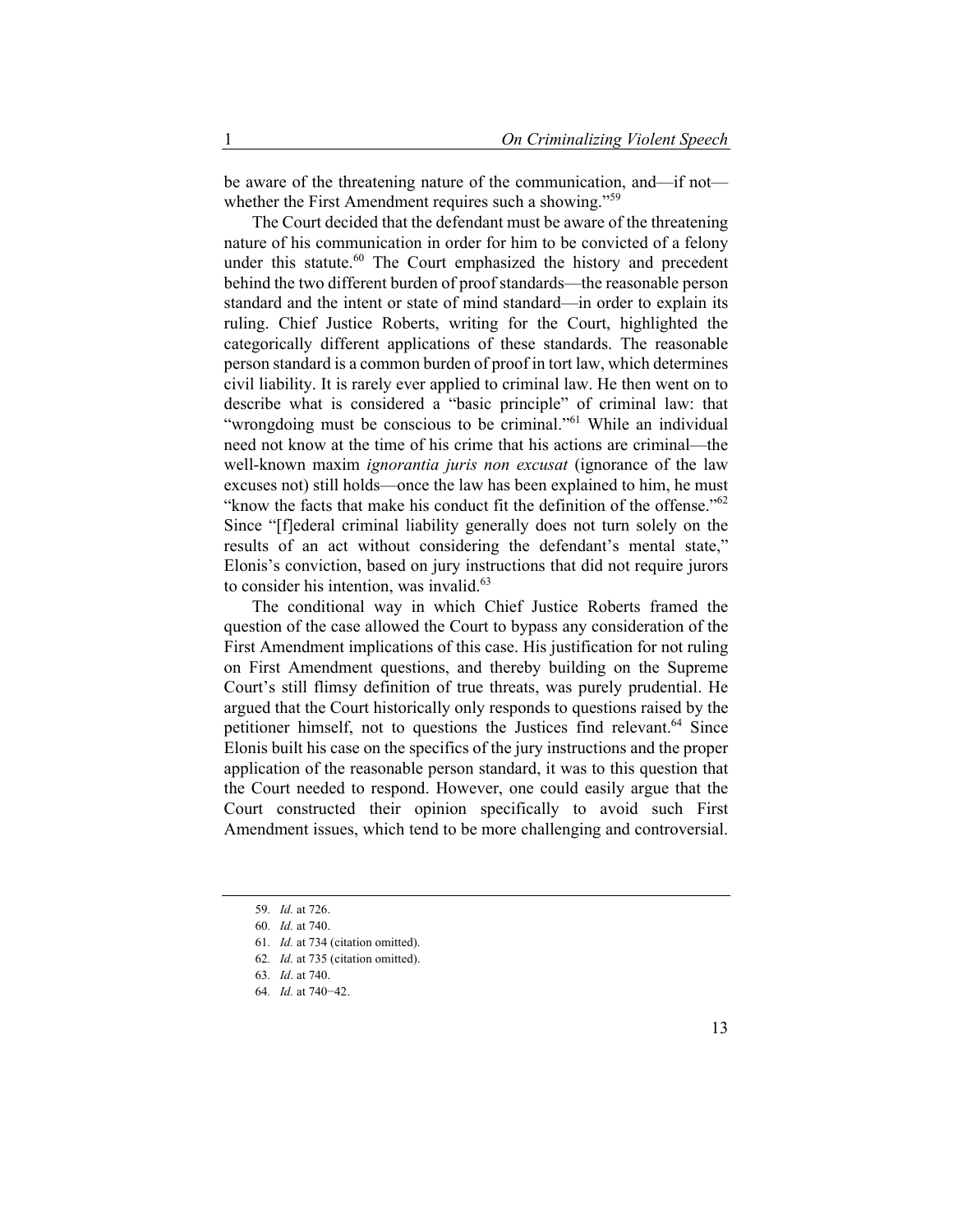Rather than use the opportunity of *Elonis* to clarify the definition of true threats for the lower courts, the Court decided to avoid such consideration.

#### *D. And Still More*

Most recently, the Court had an opportunity to clarify its definition of true threats in *Perez v. Florida*. 65 Robert Perez was drinking a mixture of vodka and grapefruit juice, a concoction he called a "molly cocktail," with his friends on the beach. At one point, the group ran out of ingredients for the "molly cocktail" and went to a nearby liquor store to restock their supply.<sup>66</sup> At the liquor store, an employee, overhearing Perez and his friends, thought Perez was referring to an incendiary "Molotov cocktail" and asked if it would "burn anything up."67 Perez responded to the store employee, saying that he did not have "that type" of cocktail, and the group laughed at his response. He then went on to say, in an action Justice Sotomayor calls "imprudent," that he had only "one Molotov cocktail" and could "blow the whole place up."<sup>68</sup>

According to Florida Statute §790.162 (2007), it is a felony "to threaten to throw, project, place, or discharge any destructive device with intent to do bodily harm to any person or with intent to do damage to any property of any person."69 Robert Perez was arrested and found in violation of this statute based on his comments at the liquor store.<sup>70</sup>

Similar to the appeal in *Elonis*, Perez's appeal to the appellate court and later to the Supreme Court argued that, at his trial, the district court offered the jury instructions that, in effect, lowered the burden of proof to a reasonable person standard instead of a burden of proof where the jury must consider the mental state of the defendant. The Supreme Court declined to grant certiorari.

In a concurrence to the denial of certiorari, Justice Sotomayor emphasized the still ambiguous definition of true threats and its lack of concrete and comprehensive precedent. Sotomayor ultimately agreed, albeit "reluctantly," that *Perez v. Florida* was not the proper case to create such precedent.<sup>71</sup> Again, similarly to the decision in *Elonis*, the lower courts decided the case on the basis of a jury instruction question, not a

<sup>65.</sup> Perez v. Florida, 137 S. Ct. 853 (2017).

<sup>66</sup>*. Id*. at 853 (Sotomayor, J., concurring).

<sup>67</sup>*. Id.*

<sup>68</sup>*. Id.*

<sup>69</sup>*. Id.*

<sup>70</sup>*. Id.* at 853−854.

<sup>71</sup>*. Id.* at 854.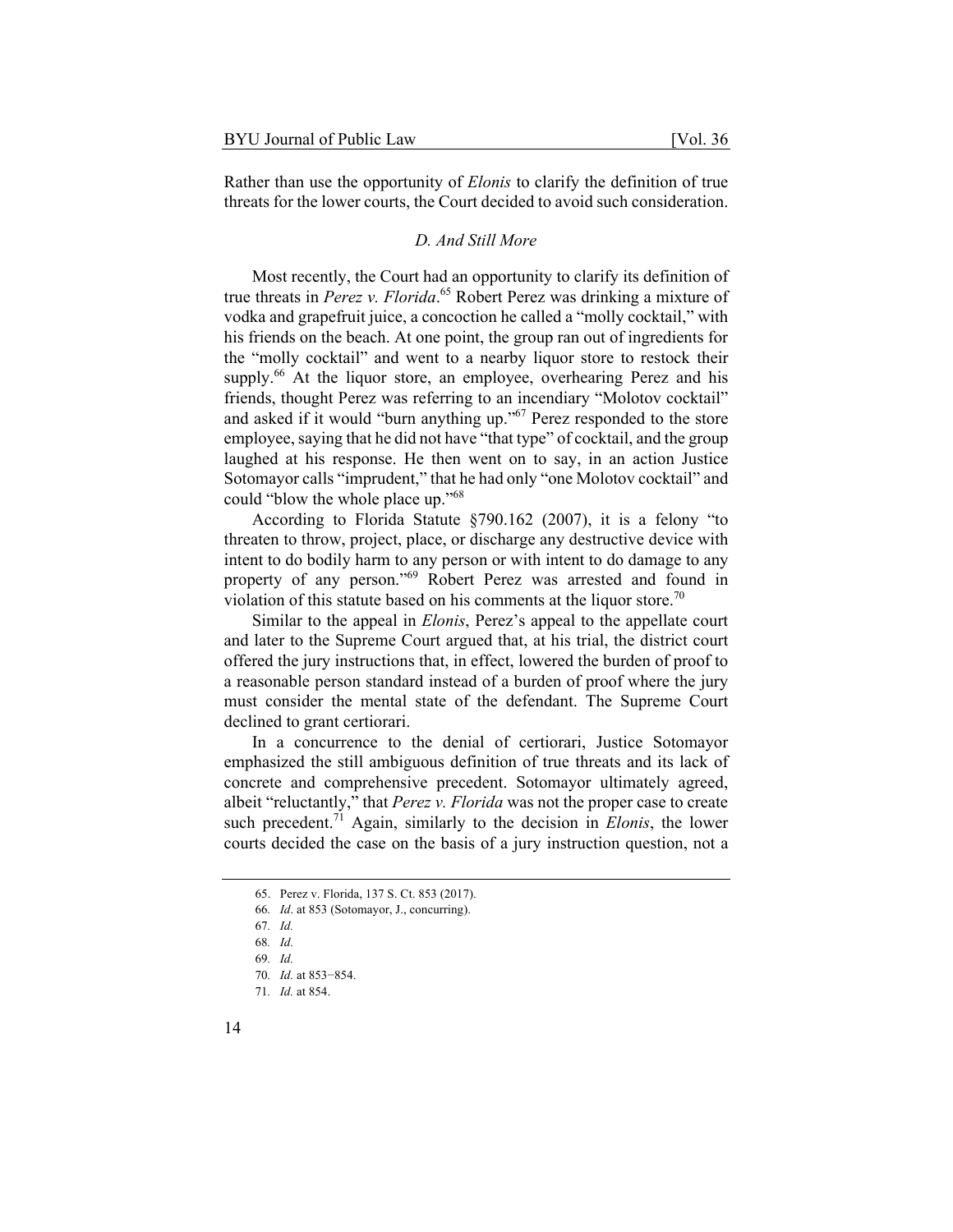First Amendment question, and thus it would be improper to answer a First Amendment question through this specific case. But Justice Sotomayor went on to write that "the Court should also decide precisely what level of intent suffices under the First Amendment—a question we avoided two Terms ago in *Elonis.*"72

Currently, as the law stands, there is a hole in the Court's constitutional interpretation of the First Amendment. Other "narrowly limited classes of speech<sup>173</sup> have comprehensive definitions, allowing for clarity and consistency in the law's application in lower courts. However, true threats, as a category of speech that the government can constitutionally regulate, is as uncertain as it is unclear.

### *E. Lower Courts Are Struggling*

The absence of a clear definition of true threats is reflected in the difficulties lower courts have exhibited in their dealings with people who threatened others. As legal scholars Kevin Francis O'Neill and David L. Hudson Jr. argued, federal circuit courts "left to their own devices[,] ... created several approaches to their treatment of true threats cases."<sup>74</sup> For example, the Second Circuit Court of Appeals and the Ninth Circuit Court of Appeals both tried threats cases, but, having no clear superior court precedent to look to for guidance, both courts created their own definitions of true threats, which happen to be different.

The Second Circuit Court of Appeals decided a case in 1976, *United States v. Kelner*, concerning true threats.<sup>75</sup> Russell Kelner, the appellant in this case, was a member of the Jewish Defense League (JDL) in New York City. On November 11, 1974, the JDL notified United Press International (UPI) that they were having a press conference at the JDL headquarters later that day to address a speech Yasser Arafat—the leader of the Palestine Liberation Organization (PLO)—was scheduled to make in front of the United Nations General Assembly in New York City.<sup>76</sup> In an interview at this press conference, the following exchange took place between John Miller, a reporter for WPIX-TV (Channel 11) and Kelner:

<sup>72</sup>*. Id*. at 855.

<sup>73.</sup> Chaplinsky v. New Hampshire, 315 U.S. 568, 571 (1942).

<sup>74.</sup> Kevin Francis O'Neill, *True Threats*, THE FIRST AMENDMENT ENCYCLOPEDIA (Updated June 2017 by David L. Hudson Jr.), https://www.mtsu.edu/first-amendment/article/1025/true-threats.

<sup>75.</sup> United States v. Kelner, 534 F.2d 1020, 1026 (2d. Cir 1976).

<sup>76</sup>*. Id.* at 1020–21.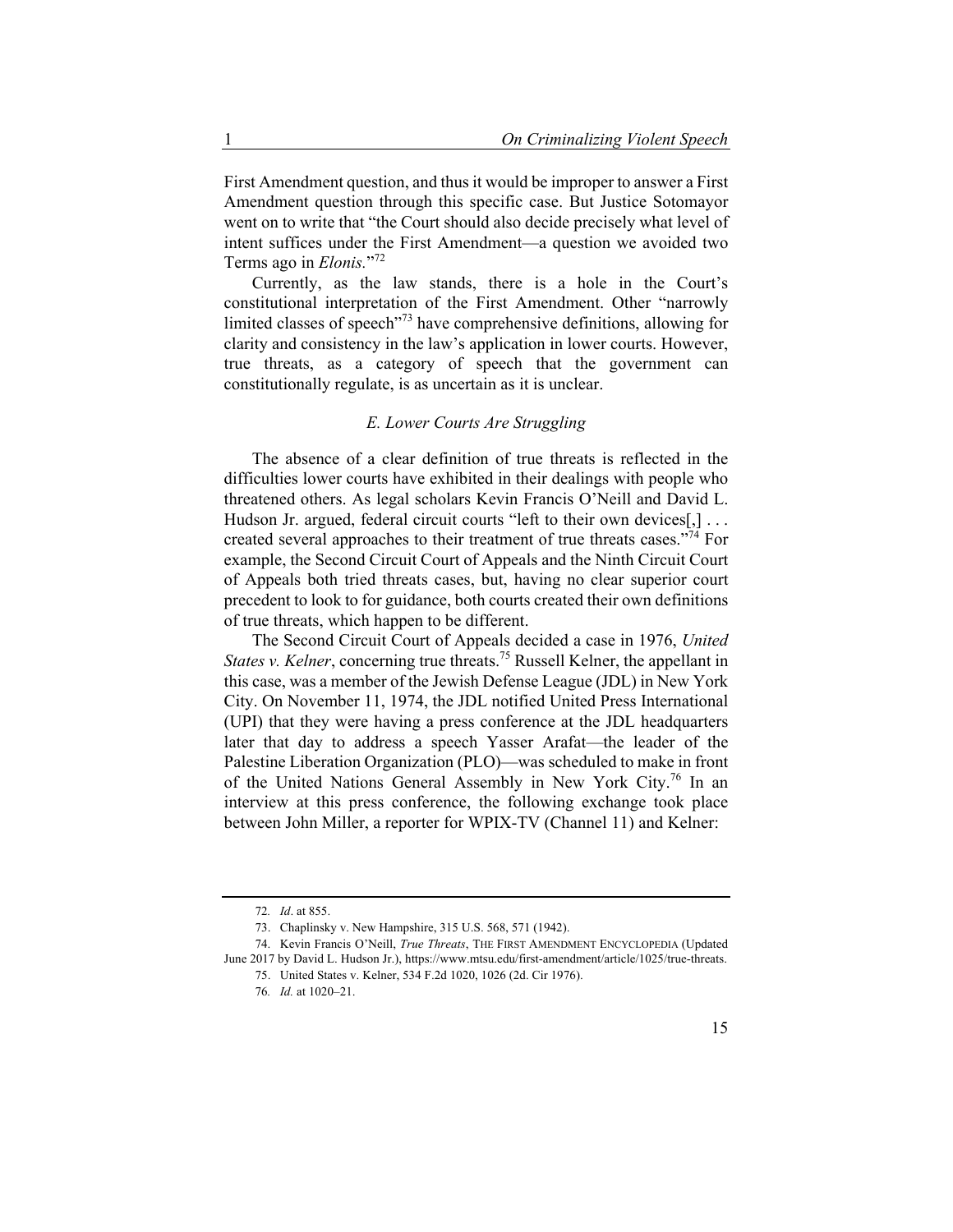Kelner: We have people who have been trained and who are out now and who intend to make sure that Arafat and his lieutenants do not leave this country alive.

Miller: How do you plan to do that? You're going to kill him?

Kelner: I'm talking about justice. I'm talking about equal rights under the law, a law that may not exist, but should exist.

Miller: Are you saying that you plan to kill them?

Kelner: We are planning to assassinate Mr. Arafat. [sic.] just the way any other murderer is treated.

Miller: Do you have the people picked out for this? Have you planned it out? Have you started this operation?

Kelner: Everything is planned in detail.<sup>77</sup>

The editorial board at WPIX-TV decided to air the audio-video footage on the ten o'clock news. At trial, Kelner was convicted of "causing to be transmitted in interstate commerce a communication containing a 'threat to injure the person of another'" under statute 18 U.S.C.  $\S$ § 2, 875(c).<sup>78</sup> Kelner was sentenced to a year in prison and given a \$1,000 fine. The appeals court affirmed the decision of the trial court. Kelner appealed to the Second Circuit Court.

In his appeal, Kelner argued that his communication (specifically what he had said in the interview) should be protected under the First Amendment as "political hyperbole," in accordance with *Watts.*79 The decision of the Second Circuit, written by Judge Oakes, systematically reviewed the claims Kelner presented to the court. Judge Oakes wrote that it is important that the courts maintain "a narrow construction of the word 'threat' in the statute here,  $18$  U.S.C.  $\S 875(c)$ , as . . . is consonant with the protection of First Amendment interests."80 However, he went on to write that, even with a narrow definition of the word "threat," a "threat itself may affront such important social interests that it is punishable absent proof of a specific intent to carry it into action when the following criteria are satisfied."81 He wrote: "So long as the threat on its face and in the circumstances in which it is made is so unequivocal, unconditional, immediate and specific as to the person threatened, as to convey a gravity

<sup>77</sup>*. Id.* at 1021.

<sup>78</sup>*. Id.* at 1020.

<sup>79</sup>*. Id.* at 1024.

<sup>80</sup>*. Id*. at 1027.

<sup>81</sup>*. Id.*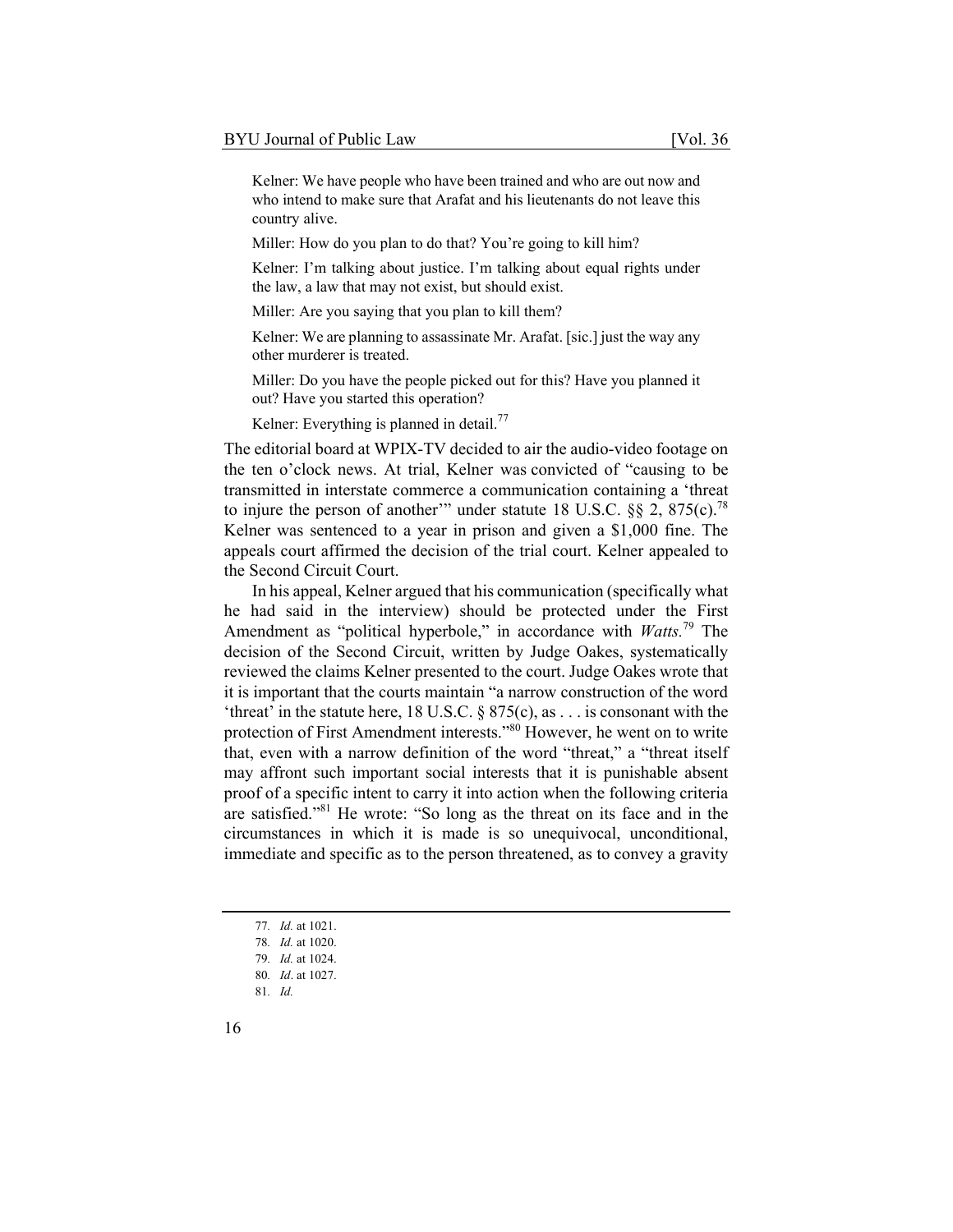of purpose and imminent prospect of execution, the statute may properly be applied."<sup>82</sup>

In this decision, Judge Oakes offers four criteria for what constitutes a true threat. First, the threat must be obviously a threat, in and out of context. Second, the threat must be directed at a specific person. Third, the threat must convey a willingness to execute the threat. And fourth, the threat must convey an urgency or immediacy of execution. If all four of these criteria for a threat are met—which the court determined was the case in Kelner's interview transcript—then that threat is "true" and cannot be protected by the First Amendment's guarantee of freedom of speech.

The Ninth Circuit decided a case concerning true threats, *United States v. Cassel*, in 2005.<sup>83</sup> In 1998, Paul Kent Cassel was living on the property of Anastasia Kafteranis, his girlfriend, located near Randsburg, California. The federal government owned the lots surrounding Kafteranis's property, and the Bureau of Land Management (BLM) sought to sell them. "Cassel apparently liked his privacy" and was not keen on having new neighbors.<sup>84</sup> On two different occasions, when people came to view the lot adjoining the Kafteranis property, Cassel approached the prospective buyers with his aggressive dogs and tried to convince them that the lot was undesirable.

Cassel claimed, among other things, . . . that the surrounding area was inhabited by child molesters, murderers, producers of illegal drugs, devil-worshipers, and witches; that the ground was a toxic waste dump contaminated with cyanide; that local law enforcement officials were corrupt; that mining explosions had damaged Kafteranis's own house; and that a neighbor had developed a disease known as "silica lung."<sup>85</sup>

One prospective buyer testified in court that Cassel told him, "that if I [Goodin] tried to build anything on Lot 107, that it would definitely burn. He would see to that. That if I left anything there, it would be stolen, vandalized. He would see to that."<sup>86</sup> None of the prospective buyers Cassel approached ended up buying the property, and eventually Kafteranis purchased the lot at auction.

In November 2000, Cassel was charged in the Eastern District of California with two counts of interfering with a federal land sale under 18 U.S.C. § 1860. The statute "punishes, in relevant part, '[w]hoever, by intimidation . . . hinders, prevents, or attempts to hinder or prevent, any

<sup>82</sup>*. Id*.

<sup>83.</sup> United States v. Cassel, 408 F.3d 622 (9th Cir. 2005).

<sup>84</sup>*. Id.* at 624.

<sup>85</sup>*. Id*. at 625.

<sup>86</sup>*. Id.*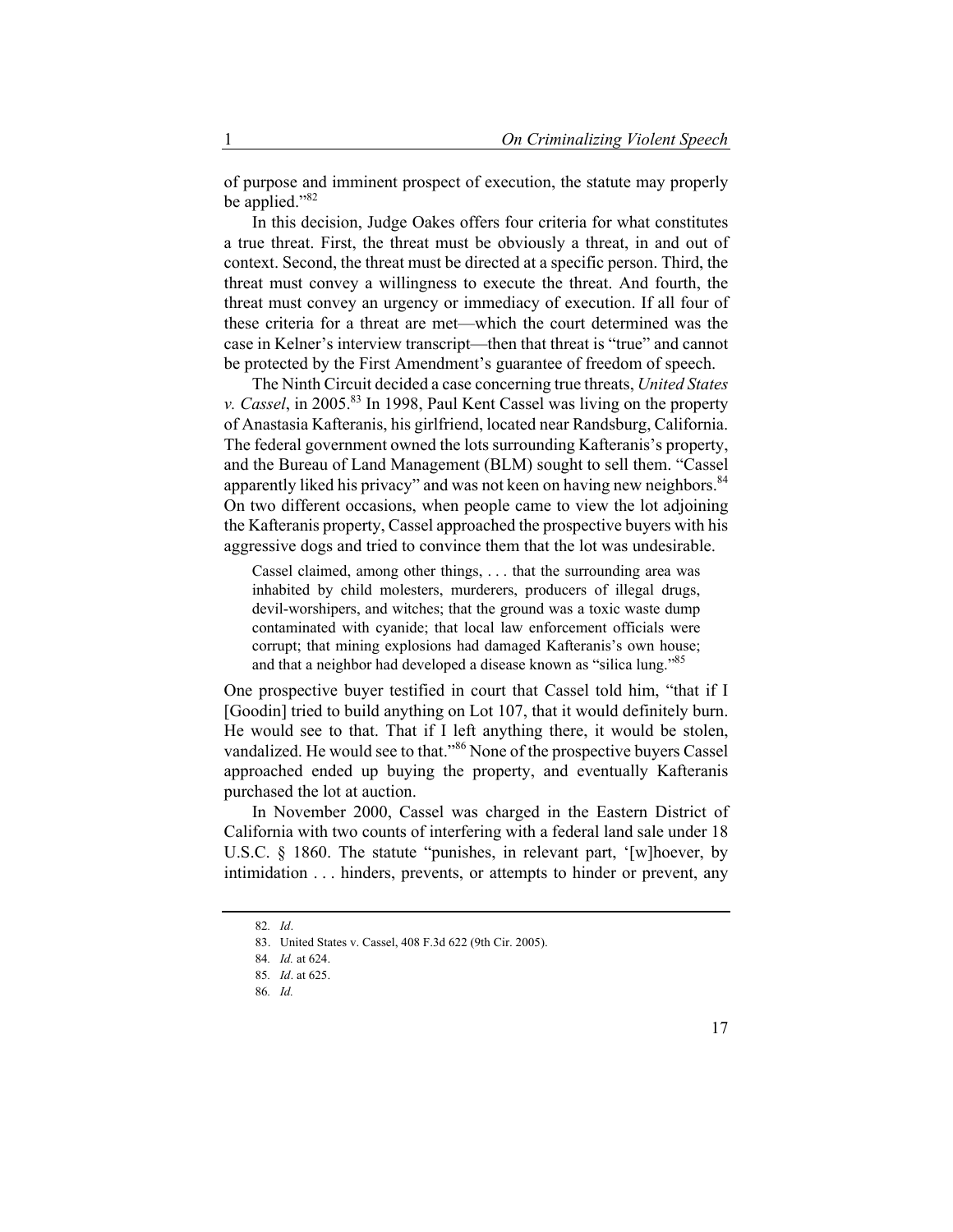person from bidding upon or purchasing any tract of' federal land at public sale."<sup>87</sup> Cassel was convicted of violating this statute by a jury in 2001, and he was sentenced to five months' imprisonment and 150 days of home confinement. Cassel appealed to the district court, which affirmed his conviction and sentence. Cassel appealed again to the appellate court.

The disputed question in this case is similar to the First Amendment question in *Elonis*, namely whether there was an intent to communicate a threat. In the circuit court opinion for *United States v. Cassel*, Judge O'Scannlain wrote that "the disputed question is whether the government must prove that the defendant intended his words or conduct to be understood by the victim as a threat."<sup>88</sup> Cassel argued that even though he intended to say the words he said to the prospective buyers, he did not mean for those words to be interpreted by the prospective buyers as a threat. Because the government did not prove that Cassel intended to threaten the prospective buyers, Cassel argued that his speech is protected under the First Amendment. The government argued that "speech is punishable if a reasonable person would understand it as a threat, whether or not the speaker meant for it to be so understood."89 In other words, Cassel argued that an intent standard was necessary to restrict speech otherwise protected by the First Amendment, and the government argued that a lower burden of proof, a mere negligence or reasonable person standard, was sufficient for speech to be constitutionally restricted.

Drawing on the *Virginia v. Black* decision, Judge O'Scannlain argued that the Supreme Court's definition of true threats, as outlined in O'Connor's opinion in *Black*, clearly asserts the importance of an intent requirement for true threats. Judge O'Scannlain wrote, "the clear import of this definition is that only *intentional* threats are criminally punishable consistently with the First Amendment."<sup>90</sup> He went on to write that "[w]e are therefore bound to conclude that speech may be deemed unprotected by the First Amendment as a 'true threat' only upon proof that the speaker subjectively intended the speech as a threat."<sup>91</sup>

Returning to Cassel's specific case, the Ninth Circuit vacated the district court's judgement and remanded the case for re-trial. Because the government failed to demonstrate adequate *mens rea*, along with other inconsistencies such as improper jury instructions, Cassel's case,

<sup>87</sup>*. Id.* at 626.

<sup>88</sup>*. Id.* at 628.

<sup>89</sup>*. Id.*

<sup>90</sup>*. Id.* at 631.

<sup>91</sup>*. Id.* at 633.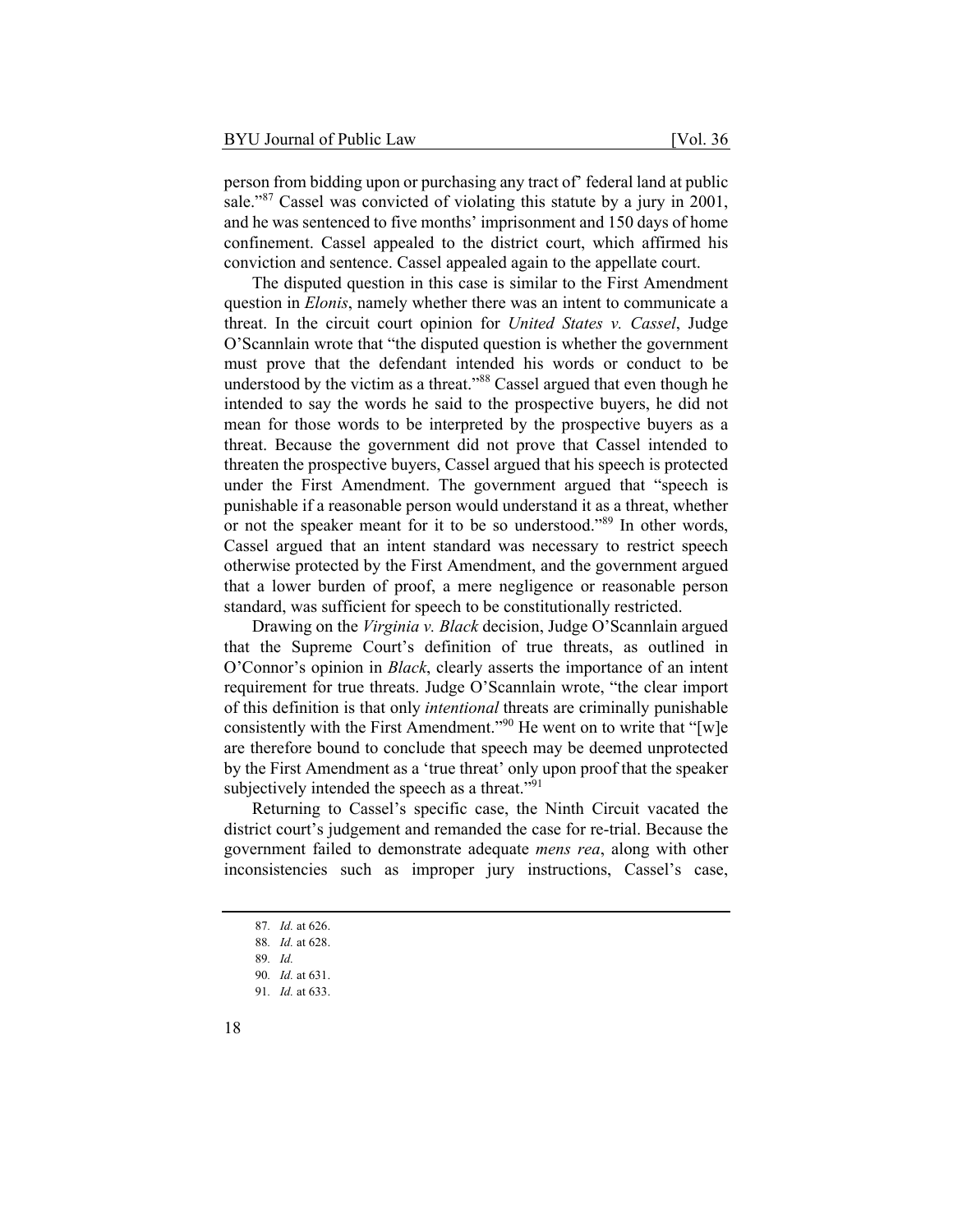according to the opinion of the court, warranted a re-trial according to their newly clarified definition of a true threat.

*Kelner* and *Cassel*, taken together, demonstrate that "[u]ntil the Supreme Court formulates a definitive test for true threats, lawyers must invoke the test that prevails in their jurisdictions."92

# IV. FIGHTING WORDS FURTHER WEAKEN THE STATE

A different approach to limiting threatening speech without unduly curbing the First Amendment is to return to, and strengthen, "fighting words" as a category of unprotected speech. The Supreme Court has deemed it constitutionally permissible to criminalize fighting words. The Court first established the fighting words doctrine in the case *Chaplinsky v. New Hampshire*. 93 Walter Chaplinsky, a practicing Jehovah's Witness, was distributing literature in support of his beliefs on a public sidewalk in downtown Rochester, New Hampshire, when a town marshal approached him. Chaplinsky called to the marshal, saying, "You are a God damned racketeer" and "a damned Fascist."<sup>94</sup> Chaplinsky was subsequently arrested for, and convicted of, violating a state law that prohibited:

"any offensive, derisive or annoying word" addressed to any person in a public place under the state court's interpretation of the statute as being limited to "fighting words"—i.e., to words that "have a direct tendency to cause acts of violence by the person to whom, individually, the remark is addressed."95

On appeal, Chaplinsky argued that the above law violated his First Amendment right to free speech on the grounds that it is overly vague.

In response, the Court reiterated that "the right of free speech is not absolute at all times and under all circumstances."96 In 1942, when the opinion of the Court was written, the specific "well-defined and narrowly limited classes of speech, the prevention and punishment of which has never been thought to raise any Constitutional problem" included "the lewd and obscene, the profane, [and] the libelous."97 The court defined fighting words "narrowly" and "well" by stating that these words are

<sup>92</sup>*.* O'Neill, *supra* note 74.

<sup>93.</sup> Chaplinsky v. New Hampshire, 315 U.S. 568 (1942).

<sup>94</sup>*. Id.* at 569.

<sup>95.</sup> Cong. Rsch. Serv., *Fighting Words, Hostile Audiences and True Threats: Overview*, CONSTITUTION ANNOTATED, https://constitution.congress.gov/browse/essay/amdt1\_2\_3\_2\_1/ (last visited December 6, 2021).

<sup>96</sup>*. Chaplinsky*, 315 U.S. at 571.

<sup>97</sup>*. Id*. at 571–72.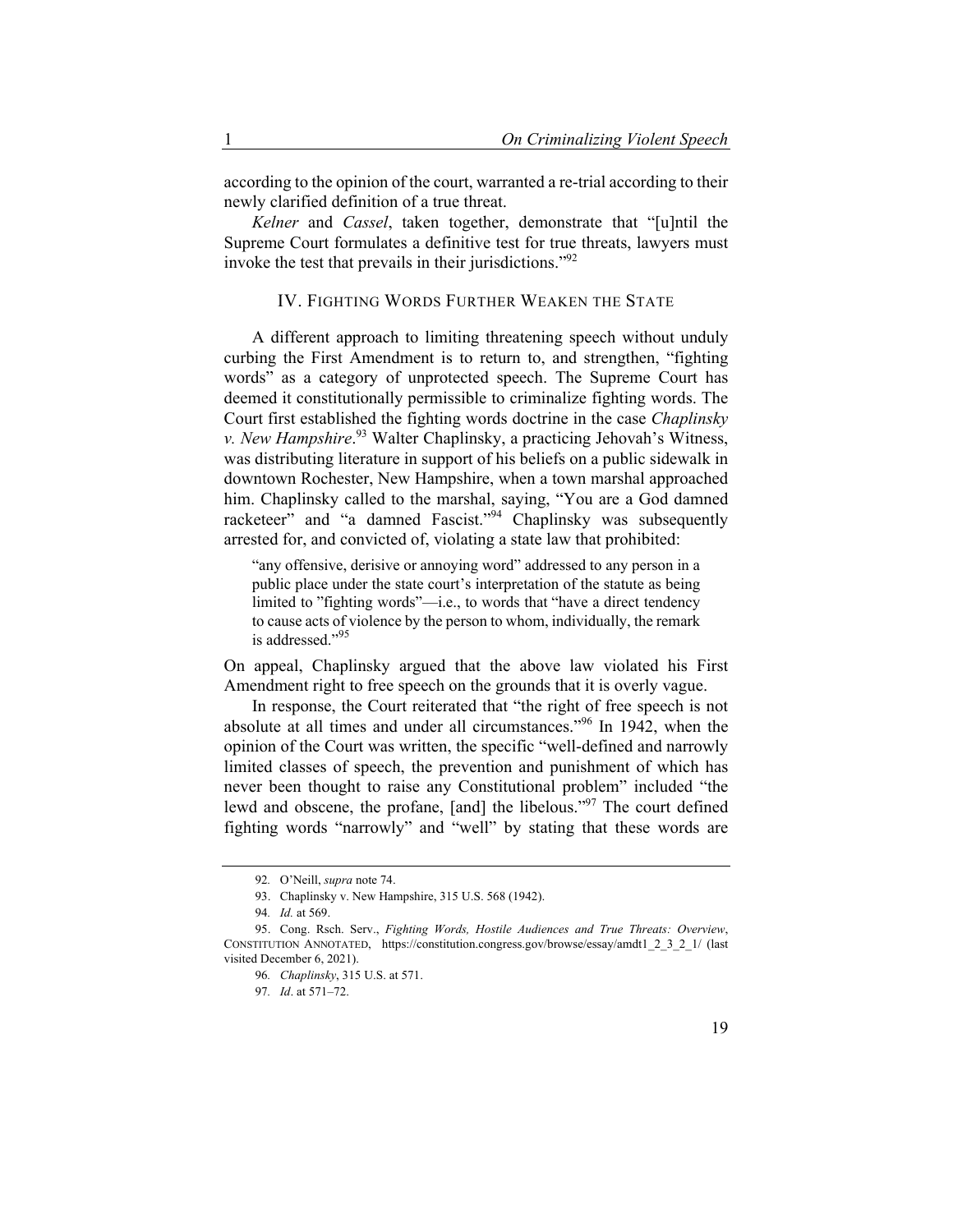"those which by their very utterance inflict injury or tend to incite an immediate breach of the peace."<sup>98</sup> The Court then provided a test to determine whether or not a speech act falls into the category of fighting words and determined that a "reasonable person" standard is sufficient in determining whether or not a statement constitutes fighting words.

While the Supreme Court has not overturned *Chaplinsky,* in the nearly eighty years since the ruling, the Court has taken significant steps to minimize the scope of *Chaplinsky*'s precedent by carefully examining statutes criminalizing fighting words. The Court has closely scrutinized statutes for vagueness and on overbreadth grounds and has overturned convictions for not adequately falling within their increasingly narrow definition of fighting words.

The Court began to minimize the scope of fighting words just seven years after the *Chaplinsky* decision. In the case *Terminiello v. Chicago*, the Court overturned the conviction of Father Arthur Terminiello, who was arrested and initially convicted of causing a "breach of the peace" by way of his "vigorously, if not viciously, critic[al]" speech in front of a protesting crowd.99 Not only did the Court overturn his conviction, but it found the ordinance criminalizing speech that caused a "breach in the peace" unconstitutional. Reading the *Chaplinsky* decision at its face, such an ordinance should easily fall into the category of fighting words defined as "those which by their very utterance inflict injury or tend to incite an immediate breach of the peace."100 But, in the *Terminiello* decision, the Court narrowed the scope of fighting words to speech that would be "likely to produce a clear and present danger of a serious substantive evil that rises far above public inconvenience, annoyance, or unrest."<sup>101</sup> Defending this shift from a "breach of the peace" standard to a "clear and present danger standard" for fighting words, Justice Douglas, in the opinion of the Court, wrote that "a function of free speech under our system of government is to invite dispute. It may indeed best serve its high purpose when it induces a condition of unrest, creates dissatisfaction with conditions as they are, or even stirs people to anger."<sup>102</sup>

The *Terminiello* decision was the first in a series of Supreme Court decisions in which the Court either overturned convictions based on "breach of peace" ordinances and statutes or reiterated the need for the

<sup>98</sup>*. Id.* at 571–72.

<sup>99.</sup> Terminiello v. Chicago, 337 U.S. 1, 3 (1949).

<sup>100</sup>*. Id.* at 26.

<sup>101</sup>*. Id.* at 4.

<sup>102</sup>*. Id.*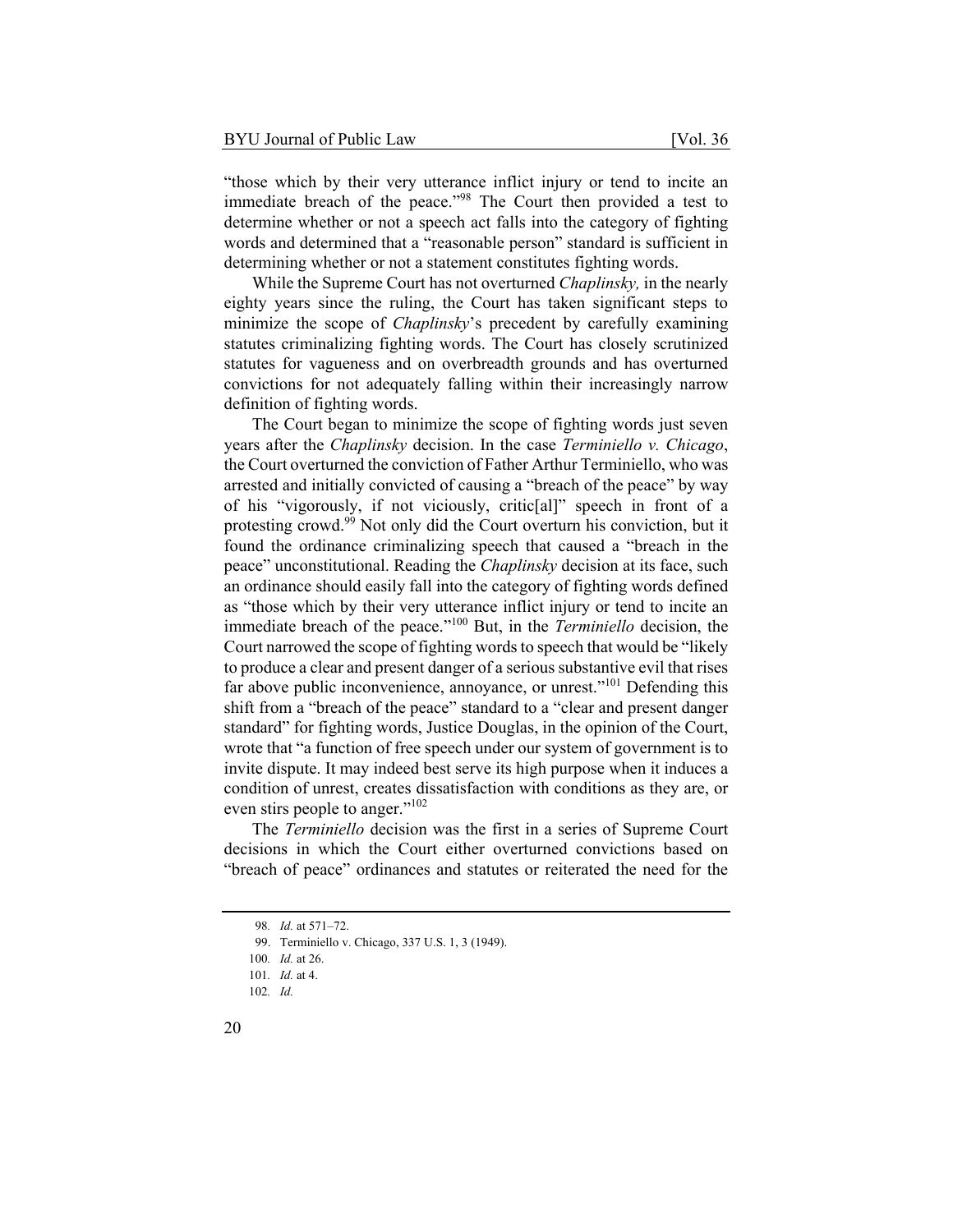higher "clear and present danger" standard to constitutionally prohibit certain types of speech. For example, in 1951, in the case *Feiner v. New York*, the Court did not overturn the conviction, but emphasized the importance of a "clear and present danger" standard for criminalizing fighting words.103 In 1963, in the case *Edwards v. South Carolina*, the Court overturned the convictions of 187 students convicted under a "breach of the peace" statute.<sup>104</sup> In 1969, in the case *Street v. New York*, the Court again overturned a conviction under "fighting words" legislation.105 In the opinion, the Court emphasized how narrow the category of fighting words had become when it wrote: "we cannot say that the appellant's remarks were so inherently inflammatory as to come within that small class of 'fighting words.'"<sup>106</sup>

This trend of the courts, both lower and upper, refusing to apply the *Chaplinsky* precedent to affirm a fighting words conviction is well exemplified by the 1971 case *Cohen v. California*. 107 Justice Harlan, in the opinion of the Court, acknowledged the precedent *Chaplinsky* provides when he wrote:

"[T]he States are free to ban the simple use, without a demonstration of additional justifying circumstances, of so-called 'fighting words,' those personally abusive epithets which, when addressed to the ordinary citizen, are, as a matter of common knowledge, inherently likely to provoke violent reaction."108 But instead of using this precedent to affirm a conviction, the Court went on to apply a higher level of scrutiny—clear and present danger—than that called for by the *Chaplinsky* breach of peace precedent.<sup>109</sup>

*Cohen v. California* represents just one example of a visible pattern of the Court neglecting and essentially ignoring the *Chaplinsky* precedent. Therefore, while *Chaplinsky* remains formally alive, it is of little significance as constitutional precedent.<sup>110</sup>

All this shows that the fighting words doctrine is a very weak reed to rely on if one seeks to limit threats to kill.

<sup>103.</sup> Feiner v. New York, 340 U.S. 315, 320 (1951).

<sup>104.</sup> Edwards v. South Carolina, 372 U.S. 229 (1963).

<sup>105.</sup> Street v. New York, 394 U.S. 576 (1969).

<sup>106</sup>*. Id.* at 592.

<sup>107.</sup> Cohen v. California, 403 U.S. 15 (1971).

<sup>108</sup>*. Id.* at 20.

<sup>109</sup>*. Id.* at 27 (Blackmun, J., dissenting).

<sup>110.</sup> J. Michael Bitzer, *Chaplinsky v. New Hampshire (1942)*, THE FIRST AMEND. ENCYC. (2009), https://mtsu.edu/first-amendment/article/293/chaplinsky-v-new-hampshire.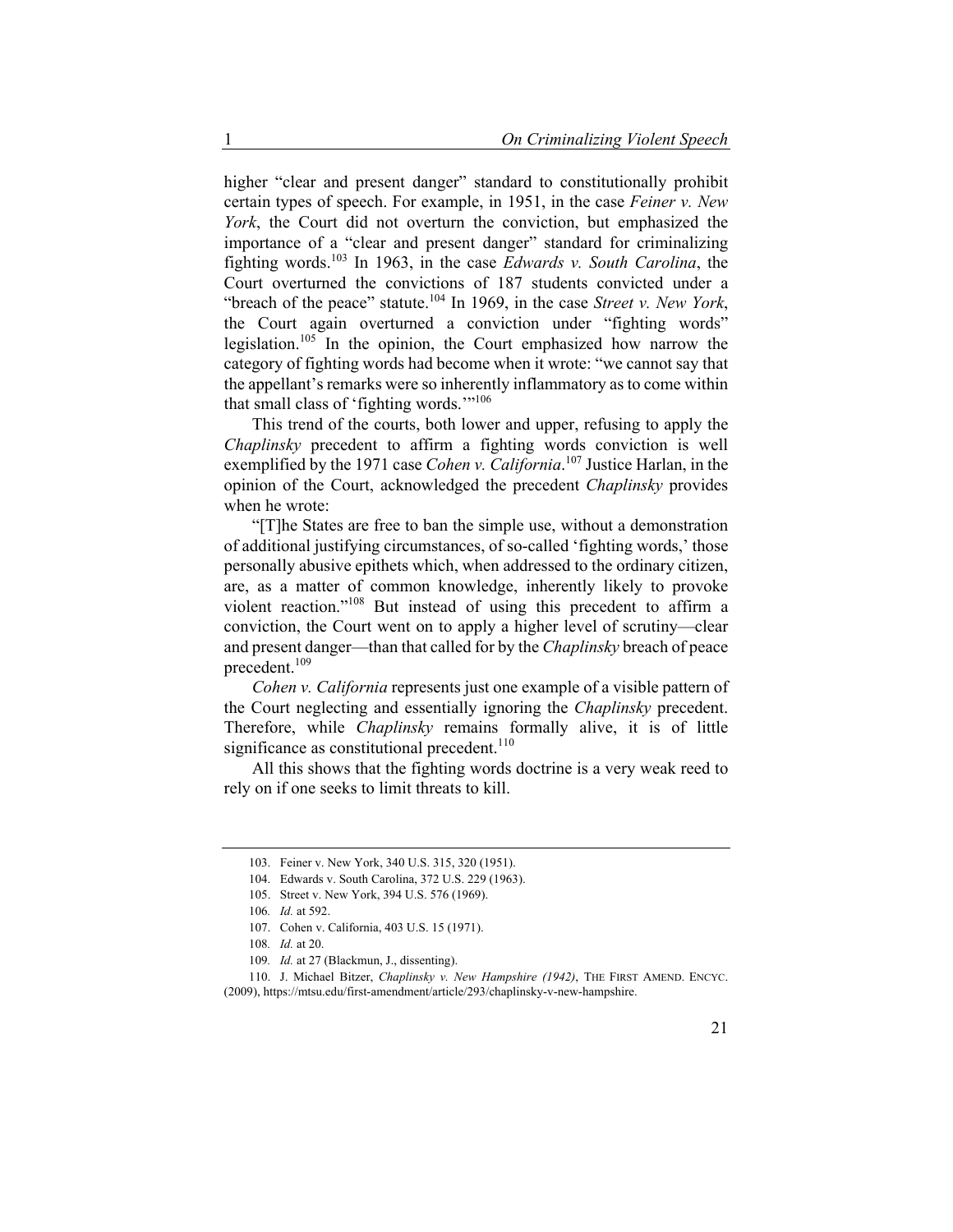#### V. WITHIN HISTORY

This section contains a few select examples of the many thousands of threats that are made each year in the U.S. A significant number of these threats are made against public officials, but many are also made against fellow citizens and family members. These threats terrorize people, force them to take protective measures, and make them increasingly reluctant to run for public office; when people do in fact take office, these threats tend to hold them back, lest they and their family be injured.

This phenomenon is exemplified by the telling case of the pain inflicted on Lenny Pozner, the father of six-year-old Sandy Hook shooting victim Noah Pozner. He received death threats from people claiming that the mass shooting on December 14, 2012 at Sandy Hook Elementary School in Newtown, Connecticut was a hoax. Noah was "A sweet-faced, big-eyed, brown-haired boy," yet "his tiny body took multiple bullets."<sup>111</sup> Just days after the shooting, conspiracy theories spread over the internet, claiming that Sandy Hook never happened, that it was staged by actors, or that the children had never existed and it was "a ruse by President Obama/the anti-gun movement/the 'New World Order global elitists.'"<sup>112</sup> Some people found these conspiracy theories so convincing that they began harassing and threatening the parents of the victims. For example, Lucy Richards, one such conspiracy theory believer, left Lenny Pozner threatening emails and voicemails such as: "you gonna die, death is coming to you real soon" and, "LOOK BEHIND YOU IT IS DEATH."<sup>113</sup>

Threats to grieving parents may shock the conscience, but they are far from the only chilling examples of threatening speech in the U.S. Politicians also receive death threats. President Biden received death threats shortly after he arrived at 1600 Pennsylvania Avenue. David Kyle Reeves called the White House switchboard and left a message that he "was going to kill everyone and 'chop [their] heads off."<sup>114</sup> In subsequent calls, he made threats directed at the President and at the Secret Service

<sup>111.</sup> Hadley Freeman, *Sandy Hook Father Leonard Pozner on Death Threats: 'I'd Never Imagined I'd Have to Fight for my Child's Legacy'*, THE GUARDIAN (May 2, 2017, 11:05 AM ET), https://www.theguardian.com/us-news/2017/may/02/sandy-hook-school-hoax-massacreconspiracists-victim-father.

<sup>112</sup>*. Id.*

<sup>113.</sup> Daniella Silva, *Sandy Hook Conspiracy Theorist Gets Prison Time for Death Threats Against Parents*, NBC NEWS (June 7, 2017, 5:27 PM ET), https://www.nbcnews.com/news/usnews/sandy-hook-conspiracy-theorist-gets-jail-time-death-threats-against-n769276.

<sup>114.</sup> Tina Burnside & Hollie Silverman, *North Carolina Man Charged with Threatening to Kill President Biden*, CNN (Feb. 11, 2021, 6:54 PM ET), https://www.cnn.com/2021/02/11/us/mancharged-with-threatening-to-kill-president/index.html.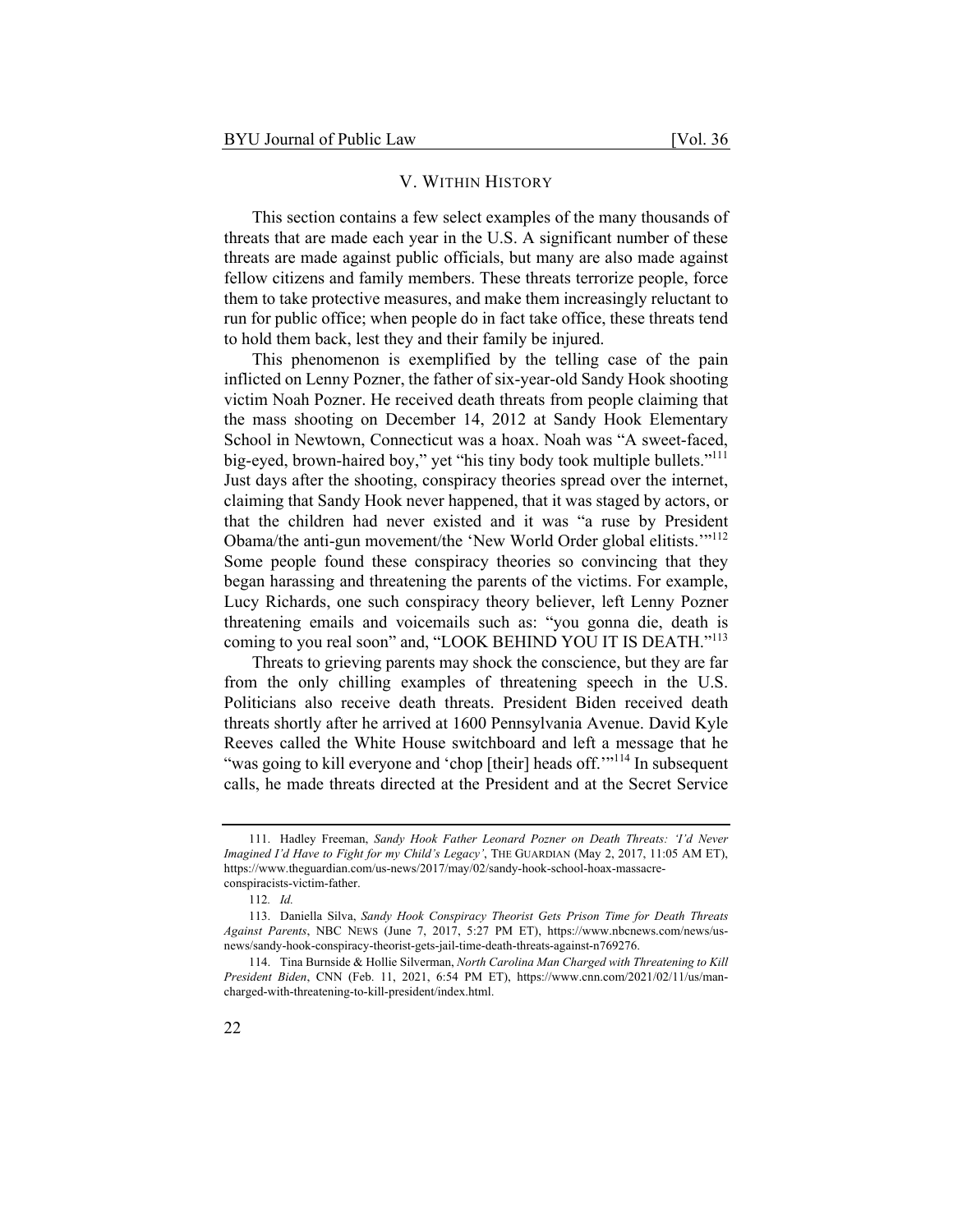agent at the other end of the line.<sup>115</sup> Michigan Governor Gretchen Whitmer and Michigan Attorney General Dana Nessel received "credible [death] threats" sent by Robert Sinclair Tesh through a social media messenger on April 14, 2020.<sup>116</sup>

Brad Raffensperger, Georgia's Republican secretary of state, received a number of death threats in November and December of 2020. Following criticism and false allegations by President Trump against Georgia's vote counting, Raffensperger began receiving the following messages: "You better not botch this recount, [y]our life depends on it" and "The Raffenspergers should be put on trial for treason and face execution."<sup>117</sup> Furthermore, Raffensperger's wife received a text that read, "Your husband deserves to face a firing squad."<sup>118</sup>

Judge James Louis Robart, a sitting senior judge of the United States District Court for the Western District of Washington, began receiving death threats in late 2017. In December of that year, Judge Robart partially lifted the Trump administration's ban on refugees from eleven Muslimmajority countries. Former President Trump responded on Twitter, expressing his discontent with Robart's ruling and referring to him as a "so-called judge."119 This subsequently led to Judge Robart receiving 40,000 threatening messages, 1,100 of which "were serious enough to be investigated."120 The judge received so many direct death threats that "the U.S. marshals set up camp around [his] house." Of the messages he received, 100 were direct death threats.<sup>121</sup>

In November of 2020, Brian Maiorana, a fifty-four-year-old Staten Island resident, posted the following to social media: "As the Jew Senator from Jew York said nothing is off the table . . . We blow up the FBI

<sup>115.</sup> *Id.* 

<sup>116.</sup> Craig Mauger, *Detroit Man Arrested After Allegedly Threatening to Kill Whitmer, Nessel*, THE DETROIT NEWS (May 15, 2020, 12:56 PM ET),

https://www.detroitnews.com/story/news/local/detroit-city/2020/05/15/detroit-man-arrested-afterallegedly-threatening-whitmer-nessel/5199169002/.

<sup>117.</sup> Jake Lahut, *Georgia Republican Secretary of State and His Wife Received Texts Telling Them They Deserve 'to Face a Firing Squad' as Trump Escalated His Attacks on Election Results*, INSIDER (Nov. 19, 2020, 11:23AM), https://www.businessinsider.com/georgia-secretary-of-state-andhis-wife-receive-death-threats-2020-11.

<sup>118</sup>*. Id.*

<sup>119.</sup> Bill Whitaker, *Federal Judges Call for Increased Security After Threats Jump 400% and One Judge's Son is Killed*, 60 MINUTES (Feb. 21, 2021), https://www.cbsnews.com/news/federaljudge-threats-attack-60-minutes-2021-02-21/.

<sup>120.</sup> *Id.*

<sup>121</sup>*. Id.*; *Judges Raise Alarm as Personal Threats Intensify, Amplified by Social Media*, A.B.A. (Aug. 19, 2019), https://www.americanbar.org/news/abanews/aba-news-archives/2019/08/judgesraise-alarm-as-personal-threats-intensify—amplified-by-s/.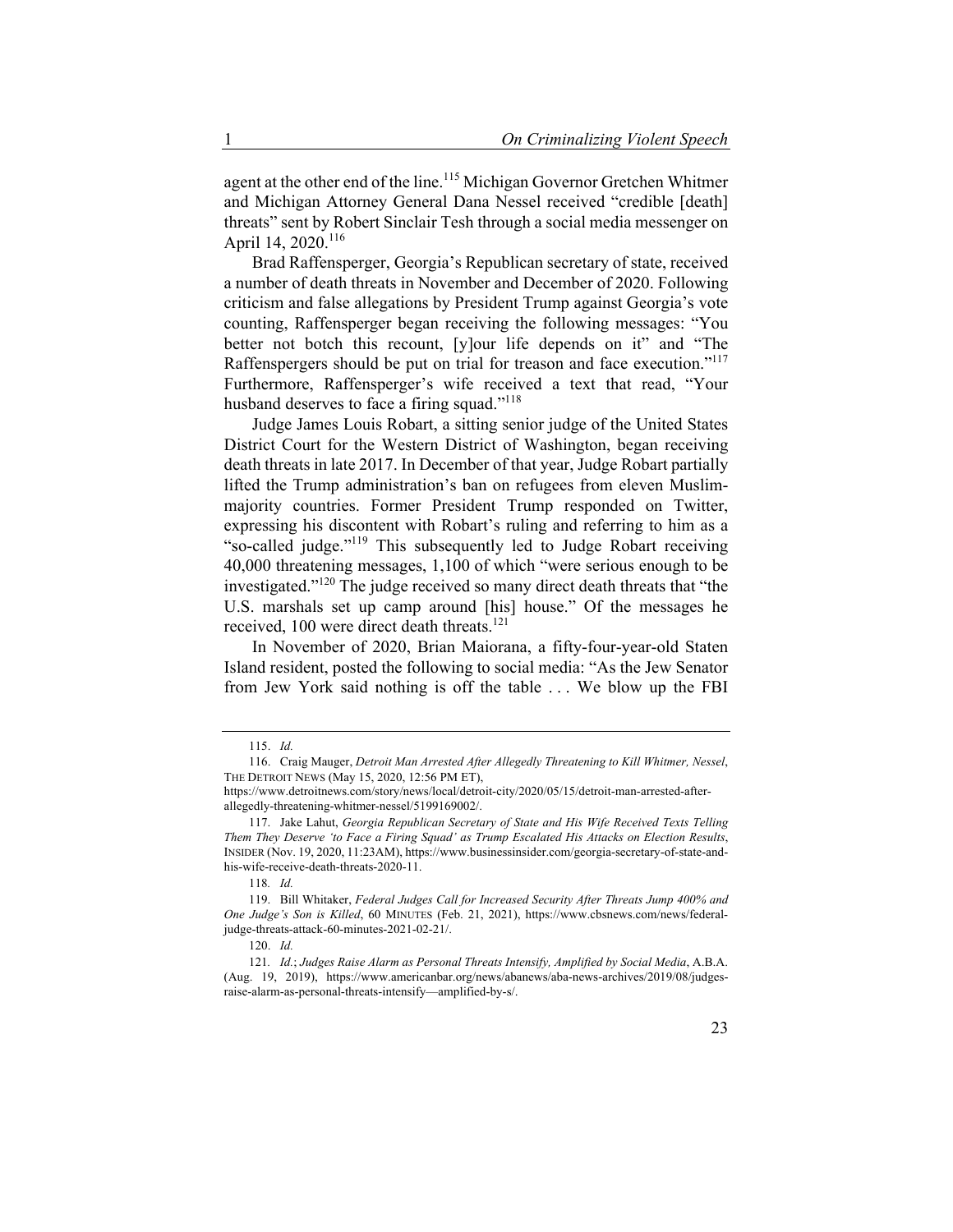building for real. All the alphabet agencies assassination will become the new normal."<sup>122</sup>

After she spoke out against the baseless claims that the 2020 election was stolen, Michigan state Representative Cynthia Johnson used social media to share some of the many death threats she received. One voicemail left on her phone contained the following message: "Honey, how dare you bully witnesses on the stand. Your name and phone number are out there now." The voicemail continued: "You should be swinging from a f\*\*\*ing rope you Democrat."123 And another caller left this message: "I hope you like burning crosses in your front yard, because I'm sure by the time this is all said and done, there will be several, and maybe even a noose or two hanging from the tree in your yard."<sup>124</sup>

Amber McReynolds, the head of the National Vote at Home Institute, a nonprofit organization that promotes voting by mail, has experienced an increasing number of online threats since the 2020 election. Describing one such threat, McReynolds says, "He sent me a picture of a noose and said, 'You're a traitor to the American people.'"<sup>125</sup>

Data suggest that threats are increasing nationally. Rachel Kleinfeld, a senior fellow at the Carnegie Endowment for International Peace, said in an interview for NPR in 2020:

 We are facing a pretty unusual uptick in violence and threats and intimidation against public officials across the range, from the really hyper-local people who are either running for their state assemblies or public health officials, who are working on basic public health in the COVID pandemic, all the way to AOC [Alexandria Ocasio-Cortez] and members of Congress and so on.<sup>126</sup>

Some statistics do exist to support this statement: "In 2018 and again in 2019, for example, Capitol Hill law enforcement reported that threats

<sup>122.</sup> Jonathan Stempel, *NYC Man Charged with Making Death Threats Against Democratic Protesters, Politicians*, REUTERS (Nov. 10, 2020, 7:22 PM), https://www.reuters.com/article/us-newyork-arrest-threats/nyc-man-charged-with-making-death-threats-against-democratic-protesterspoliticians-idUSKBN27R00V.

<sup>123.</sup> Max White, *State Rep. Cynthia A. Johnson from Detroit Posts Racist Voicemail Saying She Should Be Lynched*, WXYZ DETROIT (Dec. 7, 2020, 4:35 AM),

https://www.wxyz.com/news/state-rep-cynthia-a-johnson-from-detroit-posts-racist-voicemailsaying-she-should-be-lynched.

<sup>124.</sup> Danielle Kurtzleben, *From Congress to Local Health Boards Public Officials Suffer Threats and Harassment*, NPR (Dec. 16 2020, 5:00 AM), https://www.npr.org/2020/12/16/946818045/from-congress-to-local-health-boards-public-officials-

suffer-threats-and-harassm.

<sup>125</sup>*. Id.*; Michael Wines, *Here are the Threats Terrorizing Election Workers*, N.Y. TIMES (Dec. 3, 2020), https://www.nytimes.com/2020/12/03/us/election-officials-threats-trump.html.

<sup>126</sup>*. Id.*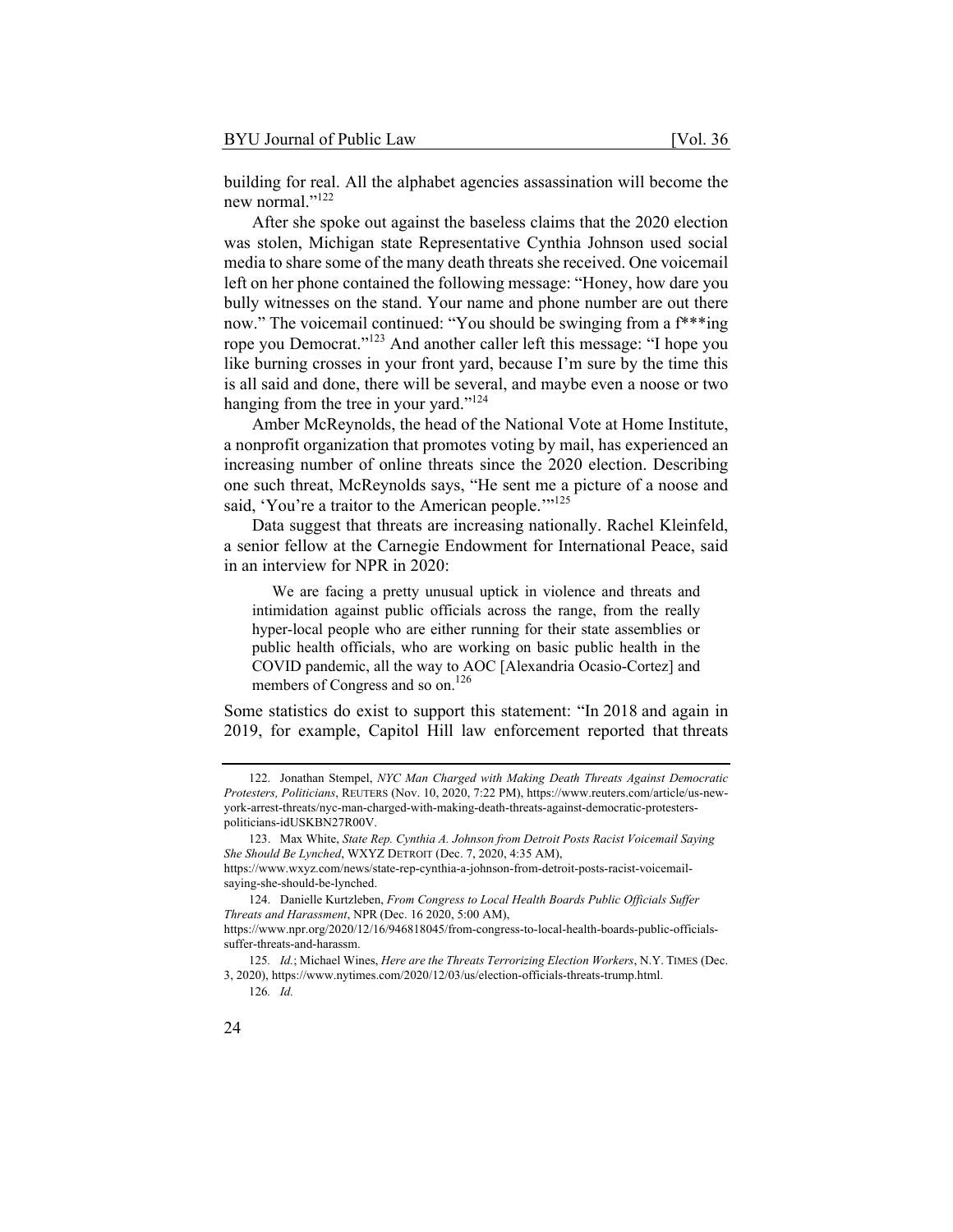against members of Congress were increasing."127 And, since 2015, "threats of federal judges have jumped 400% to more than 4,000 last year  $[2020]$ ."<sup>128</sup>

A district attorney in a major city made the following comment about the preceding analysis:

[C]aselaw is not giving the full picture of how many people may be in jail or awaiting trial or otherwise punished for threats… searches for "threats" may not reveal all the restraining orders, barring orders from public buildings, officers watching homes, threat givers getting picked up on other charges, outreach for mental/behavioral health help, in addition to actual threat cases that plea out without opinions, sometimes on lesser charges like "attempted threats" or something like that.<sup>129</sup>

A survey released by the American Enterprise Institute (AEI) "revealed that a significant number of Americans appear comfortable with the idea of using violence to address political failures, and across the political aisle, there is widespread agreement that the current democratic system is not working for ordinary people," according to the report analyzing this survey's findings.<sup>130</sup> AEI's survey contained several troubling points of data which support this claim. First, "[m]ore than one in three (36 percent) Americans agree with the statement: 'The traditional American way of life is disappearing so fast that we may have to use force to save it.<sup>'''131</sup> Second, the "majority (56 percent) of Republicans support the use of force as a way to arrest the decline of the traditional American way of life."<sup>132</sup> Smaller, but still nonzero percentages of "Independents (35 percent) and Democrats (22 percent) say the use of force is necessary to stop the disappearance of traditional American values and way of life."133 Third, "[n]early three in 10 (29 percent) Americans completely or somewhat agree with the statement: 'If elected leaders will not protect America, the people must do it themselves even if it requires taking violent actions.'"134

<sup>127</sup>*. Id.*

<sup>128.</sup> Bill Whitaker, *Federal Judges Call for Increased Security After Threats Jump 400% and One Judge's Son is Killed*, 60 MINUTES (Feb. 21, 2021), https://www.cbsnews.com/news/federaljudge-threats-attack-60-minutes-2021-02-21/.

<sup>129.</sup> Private Communication on March 11, 2021.

<sup>130.</sup> Daniel Cox, *After the Ballots are Counted: Conspiracies, Political Violence, and American Exceptionalism,*, SURV. CTR. ON AMERICAN LIFE (Feb. 11, 2021), https://www.americansurveycenter.org/research/after-the-ballots-are-counted-conspiracies-political-

violence-and-american-exceptionalism/.

<sup>131</sup>*. Id.*

<sup>132</sup>*. Id.*

<sup>133</sup>*. Id.*

<sup>134</sup>*. Id.*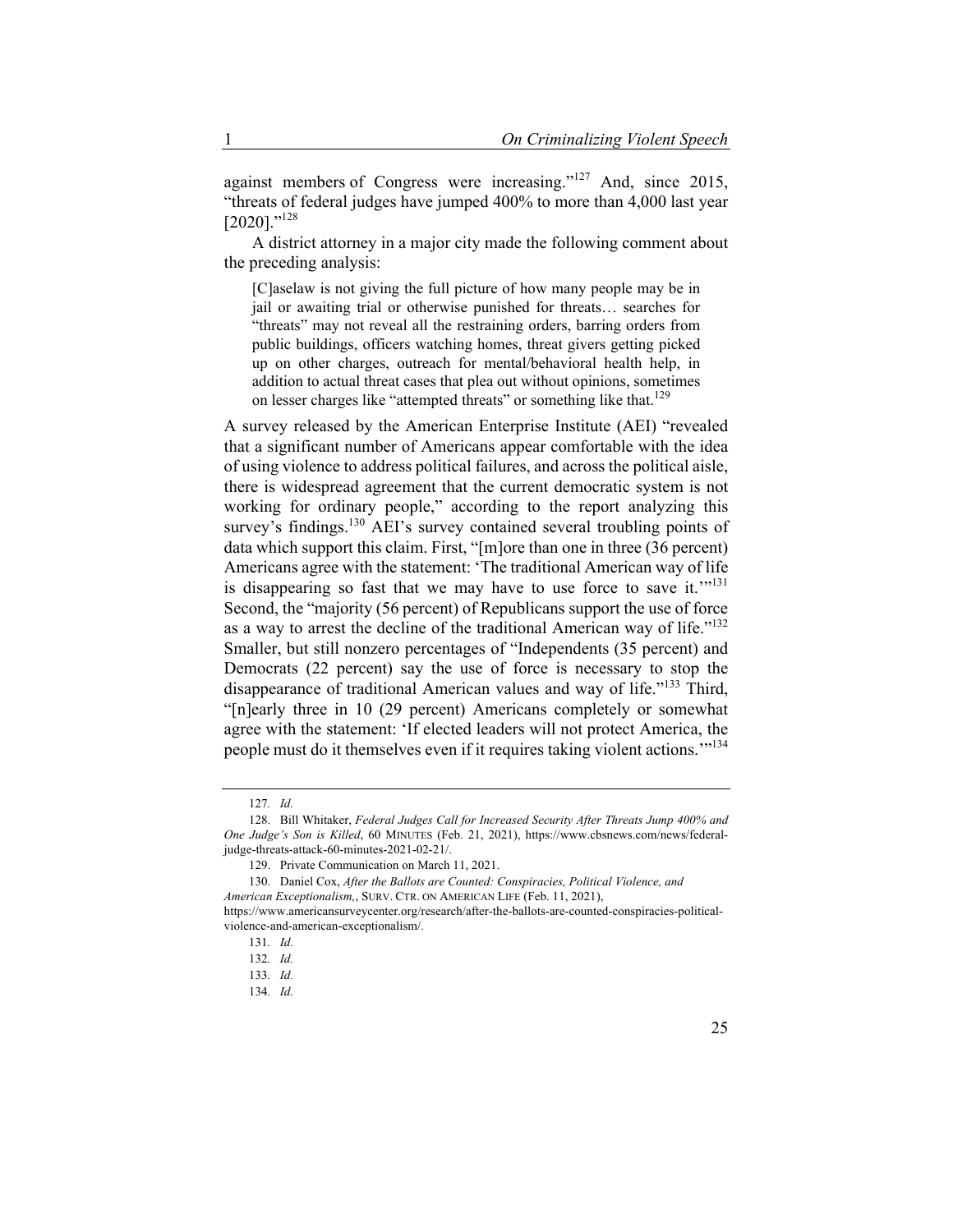In short, Americans are becoming increasingly comfortable with the idea of turning to violence to achieve a political goal.

There are no conclusive statistics that allow one to state that the frequency of threats to kill has recently increased. One has the impression that they have grown since 2015 as the general culture has turned more toxic. This article assumes, for the sake of the following argument, that these threats are too common, that they terrorize citizens and hamper public officials, and that they have been increasing.

The liberal communitarian thesis is, to reiterate, that the balance between individual rights and the common good must be constantly adjusted as historical conditions change. The assumption that violent speech, namely threats to kill and harm, has increased significantly in the U.S. in recent years, roughly since 2015, suggests that this issue may be ripe for rebalancing. Public discourse, Congress, and the courts should revisit the issue at hand and consider whether the time has come to relocate the marker that separates constitutionally protected speech from unprotected speech.

#### VI. RECOMMENDATIONS

Currently, in the U.S., there is a strong tendency to see the two major political parties as two opposing tribes, in the sense that members have developed strong bonds to their tribe, identify with it, and are hostile toward the other tribe. In 2014, Pew Research published a graphic titled "Beyond Dislike: Viewing the Other Party as a 'Threat to the Nation's Wellbeing."<sup>135</sup> The graphic appears in a study called "Political Polarization in the American Public: How Increasing Ideological Uniformity and Partisan Antipathy Affect Politics, Compromise and Everyday Life." The study describes how people on the left and on the right have begun to hold increasingly opposing ideological views, how liberals and conservatives have different preferences for the kinds of communities in which they would like to live, how those who consistently identify with one party do not want their family members to marry people of opposing political affiliations, and how strong partisans are frequently only close friends with people who share their views.<sup>136</sup> Each tribe blames

<sup>135</sup>*. Political Polarization in the American Public*, PEW RSCH. CTR. (June 11, 2014), https://www.pewresearch.org/politics/2014/06/12/political-polarization-in-the-american-public/pp-2014-06-12-polarization-0-02/ (last visited April 1, 2021) (full study found at https://assets.pewresearch.org/wp-content/uploads/sites/5/2014/06/6-12-2014-Political-Polarization-Release.pdf).

<sup>136</sup>*. Id.*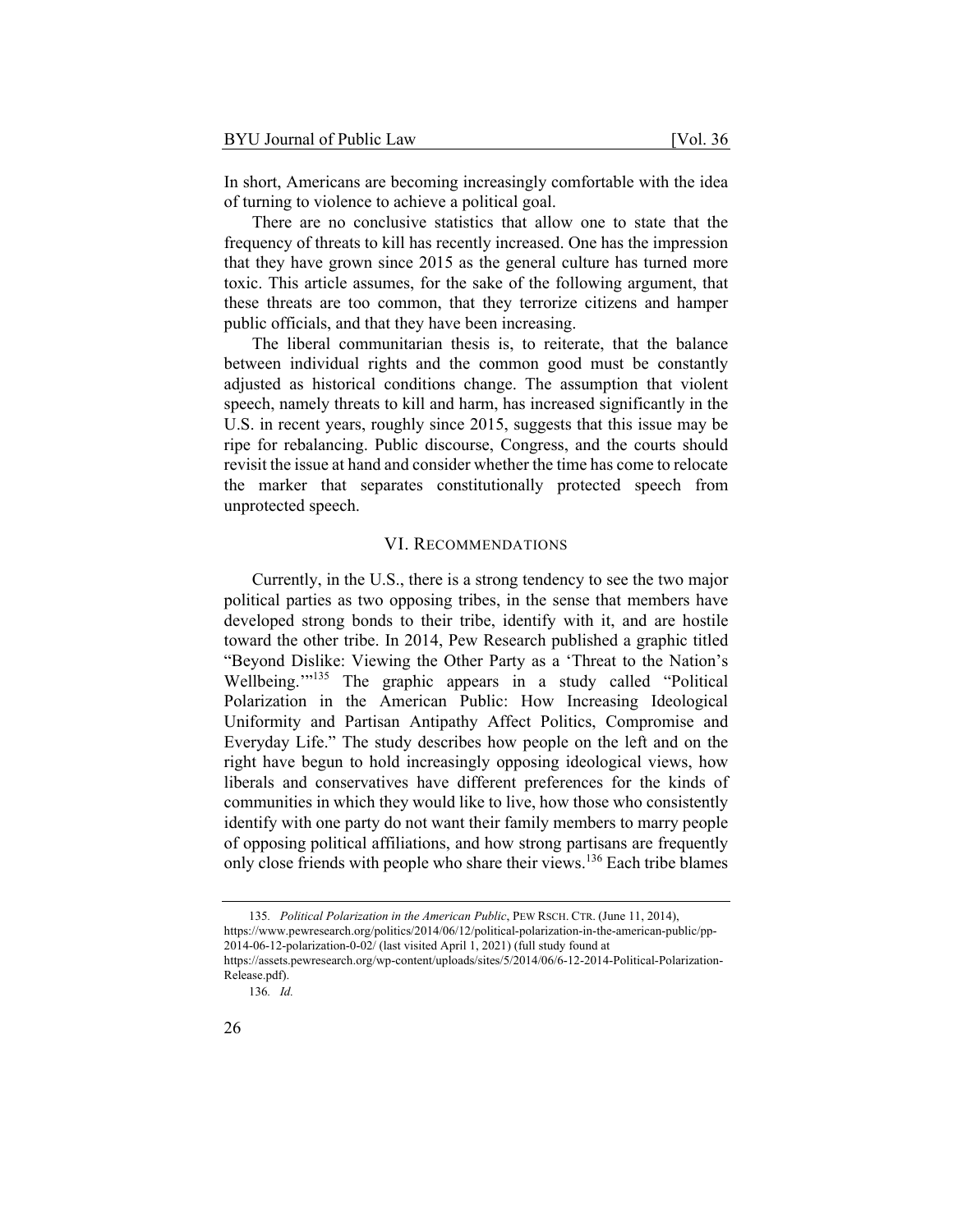the other for the heightened level of tensions, hostilities, and violence. One side points to white supremacy and the far-right wing; the other side points to Antifa and the far left.

One response, often coming from various voluntary associations committed to promoting civility, is to call for national unity, to promote efforts to overcome the ways in which these two tribes are different, and to emphasize that there are many more shared values and bonds of affinity than there are differences. Such a response oftentimes includes a call for a return to a world where both sides could put aside whatever differences they had in order to engage in not just peaceful but also civil discourse. However, there is little evidence that political and cultural tribalism can be overcome in the near future.

Others seek to ban a much wider span of speech than here suggested, namely hate or racist speech, following such bans by other democracies. The same people argue that focusing on tightening restrictions against threats of violence is a far too narrow approach. Such advocates often argue for the prohibition of hate speech as an essential step towards curing American political culture, which has become highly toxic. Indeed, such advocates often contend that violent forms of speech—such as death threats—are merely one expression of a much more pervasively hostile culture. However, such a ban would curb an exceptionally large amount of speech and would inevitably face the difficult challenge of determining which expressions are hateful and which are not.

Moreover, it is important to try to disaggregate the haters by separating those who are willing to turn to violence and violent speech from others. This call to separate hate speech from violent speech is not to suggest that hate speech, and its recent rise, is not concerning or problematic. Rather, emphasizing their separateness allows for the development of distinct treatments for the rise of violent speech and the rise of hate speech. This paper maintains that participants in the former should face the wrath of the law, and participants in the latter should face extensive civic and cultural educational initiatives. The suggestions made here, in this article, merely entail recriminalizing violent speech based on, and building upon, existing legislation that has been weakened by the courts. Banning hate speech would entail new federal laws and face strong opposition from supporters of the First Amendment on both the right and the left.

The preceding analysis suggests that laws governing the U.S. regarding threats to kill are not adequate in the current circumstances. From this conclusion come two prescriptive recommendations regarding how to properly proceed and begin to remedy this situation: first, all state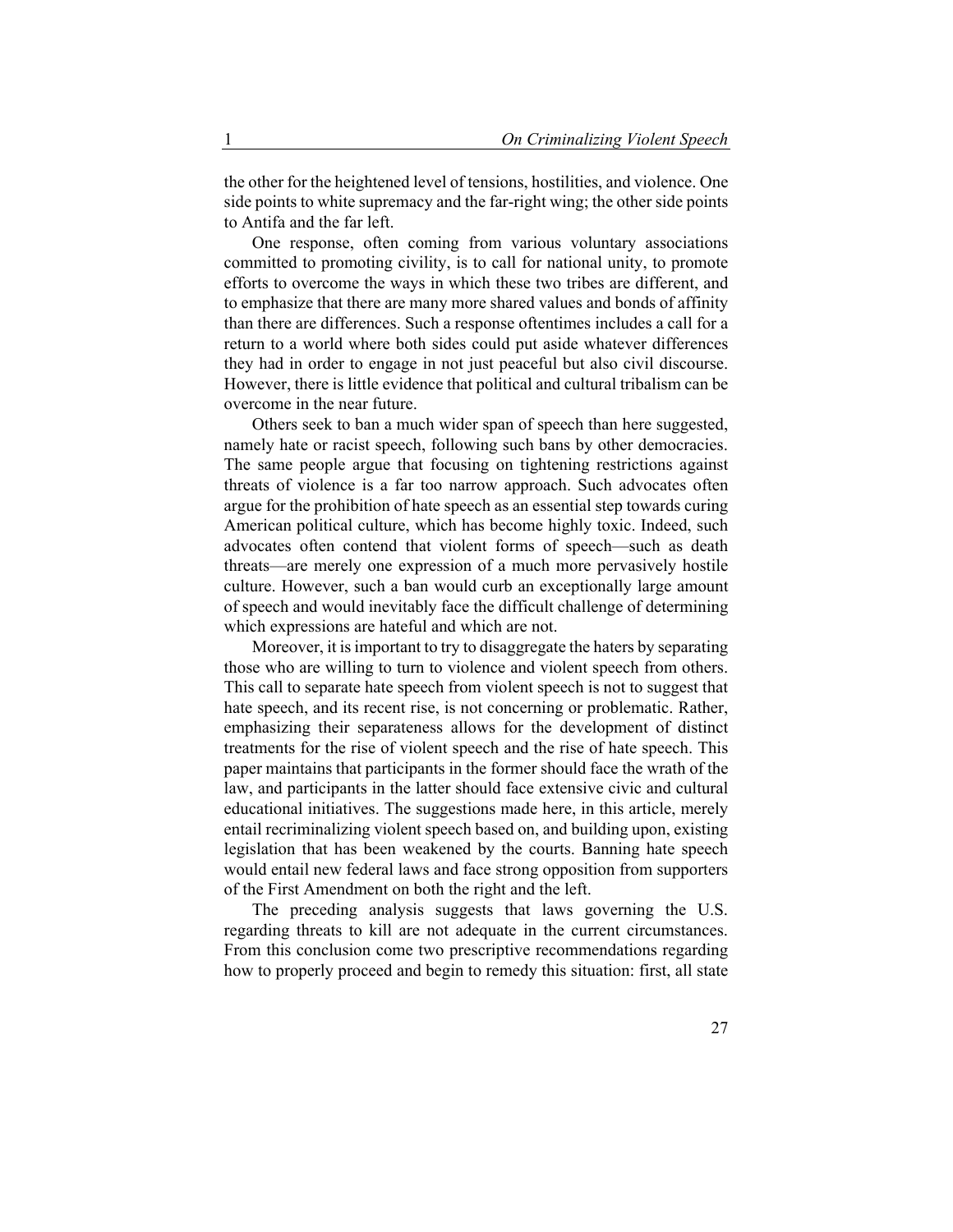legislatures should adopt legislation criminalizing violent speech; second, the courts, in reviewing these laws and revisiting previous cases, should adopt a significantly lower standard of scrutiny for what is considered a true threat.

# *A. Legislation*

Currently, only nineteen states have legislation criminalizing threats. Most of these state laws were enacted in 2002, as a component of different states' anti-terrorism legislation.<sup>137</sup> For example, in Arkansas, "A person commits the offense of terroristic threatening in the first degree if . . . the person threatens to cause death or serious physical injury or substantial property damage to another person; or" the "person threatens to cause physical injury or property damage to a teacher or other school employee acting in the line of duty," for "the purpose of terrorizing another person."138 In Kentucky, "a person is guilty of terroristic threatening in the third degree when . . . he threatens to commit any crime likely to result in death or serious physical injury to another person or likely to result in substantial property damage to another person."<sup>139</sup> States that already have enacted legislation criminalizing threats should review their legal codes and determine whether the language of the laws, originally written to respond to the sociopolitical climate and culture following the 2001 attacks, still adequately responds to the current sociopolitical circumstances. The remaining thirty-one states should adopt similar legislation.

The essence of the law could be succinctly stated: thou shalt not threaten to kill. Once this is clearly stated, extenuating as well as exacerbating conditions, and levels of punishment, can be added. For example, if the person never was charged before and no evidence is present that the person has engaged in threatening behavior, the penalty might be limited to a warning and police record. If threatening is a pattern, the person may be required to attend anger management classes and may be subject to one or more restraining orders. At still a higher level, the person might be subject to home arrest, with allowances for work and religious services. In the case of some offenders, some jail time might be called for. The person may be added to various watchlists. Justice Sotomayor referred

<sup>137.</sup> Margot Williams & Trevor Aaronson, *How Individual States Have Criminalized Terrorism*, THE INTERCEPT (March 23, 2019, 8:30 AM), https://theintercept.com/2019/03/23/statedomestic-terrorism-laws/.

<sup>138.</sup> ARK. CODE ANN. § 5-13-301 (2017).

<sup>139.</sup> KY. REV. STAT. ANN. § 508.080 (West 2001).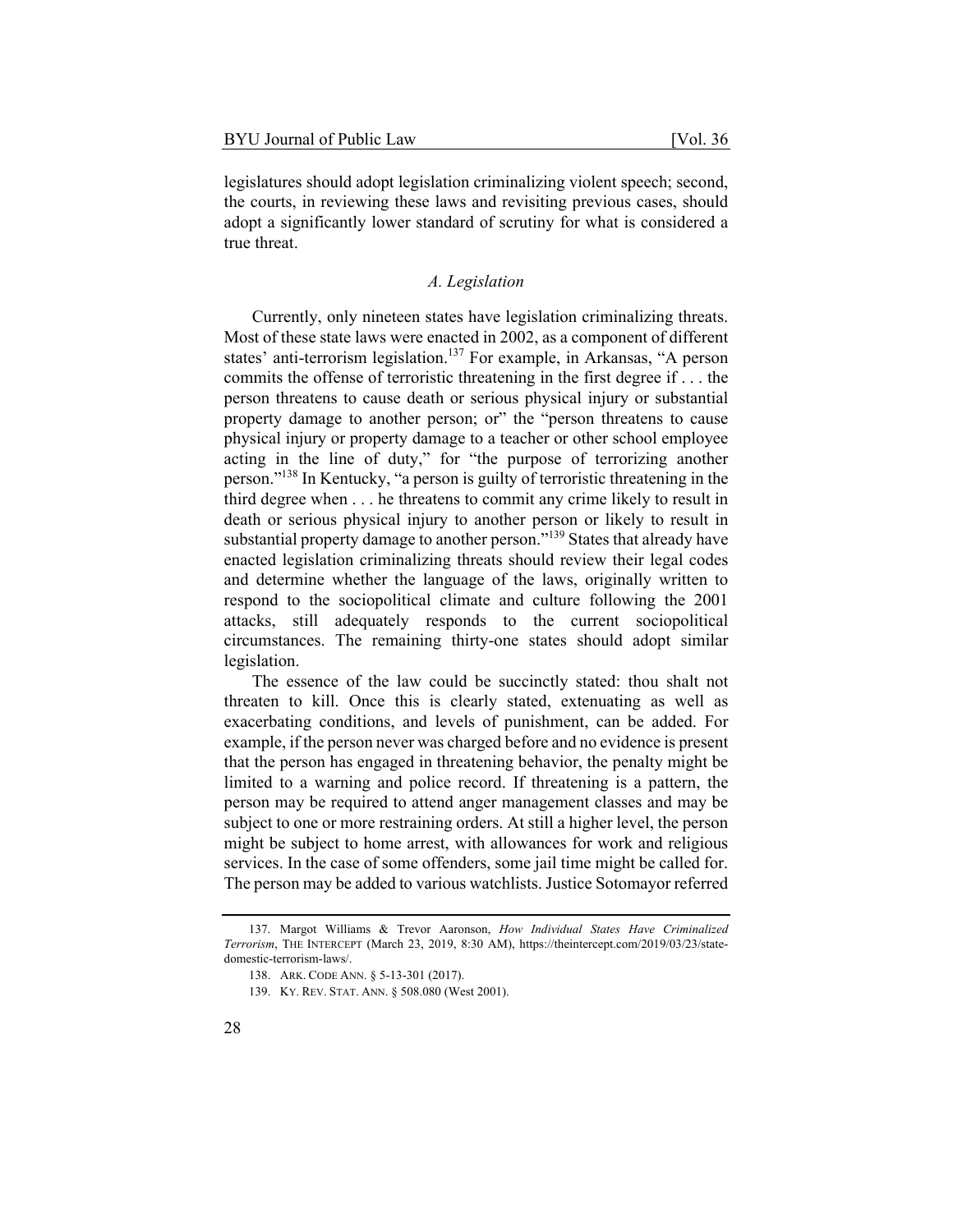to a lack of clarity as to what constitutes a threat.<sup>140</sup> One way to add such clarity is to make it crystal-clear that to threaten to kill is a crime. The historical conditions demand that kind of clarity because not only do individuals have the right not to be terrorized, but such clarity is required for American democracy to be safeguarded.

#### *B. Judicial Review*

The Court opened a Pandora's Box when it ruled that some threats to kill are not true threats, inviting the question of where to draw the dividing line between the two. Systematically, over the past decades, the Court has adopted an increasingly high standard of scrutiny for true threats legislation. The Court, however, can now reverse course and begin to adopt a lower standard of scrutiny for these cases. By far the most important change that is called for concerns the matter of intent. The Supreme Court has set a very high burden of proof, requiring the government to meet a *mens rea* standard, namely that the defendant considered his own statement a threat. This requires the prosecution to examine the state of mind of the offender, a highly subjective matter, and invites claims by the defense attorneys that the offender did not mean it. It makes prosecution of threats much too difficult.

Instead, the Court should find that the government must meet only the "reasonable person test," that is whether such a person would consider the communication of the defendant a threat. This is a test often used by the courts, for instance in determining expectations of privacy.<sup>141</sup>

Next is the matter of context. Some courts have demanded that the prosecution establish the social and cultural circumstances in which the threat was made to show that it was made in earnest and not as a joke or mere hyperbole. However, there are many thousands of threats, and, as shown by the examples cited above, a rising number seem to be genuine. Here, too, the reasonable person standard should be applied. The rest can be left to the discretion of the prosecutor. Surely they would not charge an actor who threatened another character in the context of a play, say, *Macbeth* or *Othello*, with "I will kill you!"

<sup>140.</sup> *See* Perez v. Florida, 137 S. Ct. 853 (2017) (Sotomayor, J., concurring) (cited *infra* note 66).

<sup>141.</sup> The Court may look to Justice Thomas's dissent in *Elonis v. US* for guidance as to the proper level of scrutiny the Court should apply to true threats cases, as he emphasizes that a *mens rea* standard is far too high to ever produce a conviction and is not constitutionally required. *See* Elonis v. United States, 575 U.S. 723, 750 (2015) (Thomas, J., dissenting)*;* discussion *infra* Section III.C.